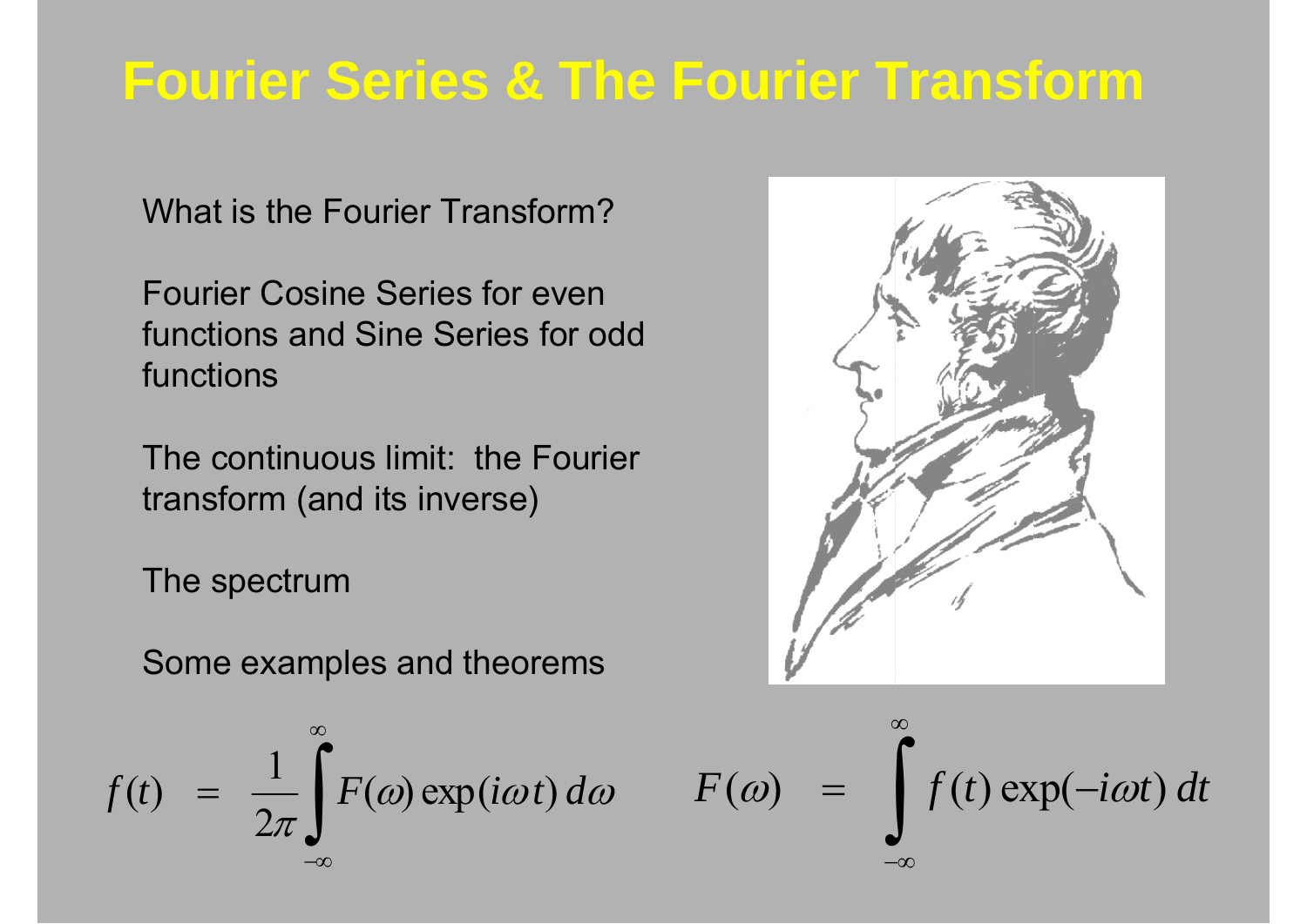#### **What do we want from the Fourier Transform?**

We desire a measure of the frequencies present in a wave. This will lead to a definition of the term, the "spectrum."



It will be nice if our measure also tells us when each frequency occurs.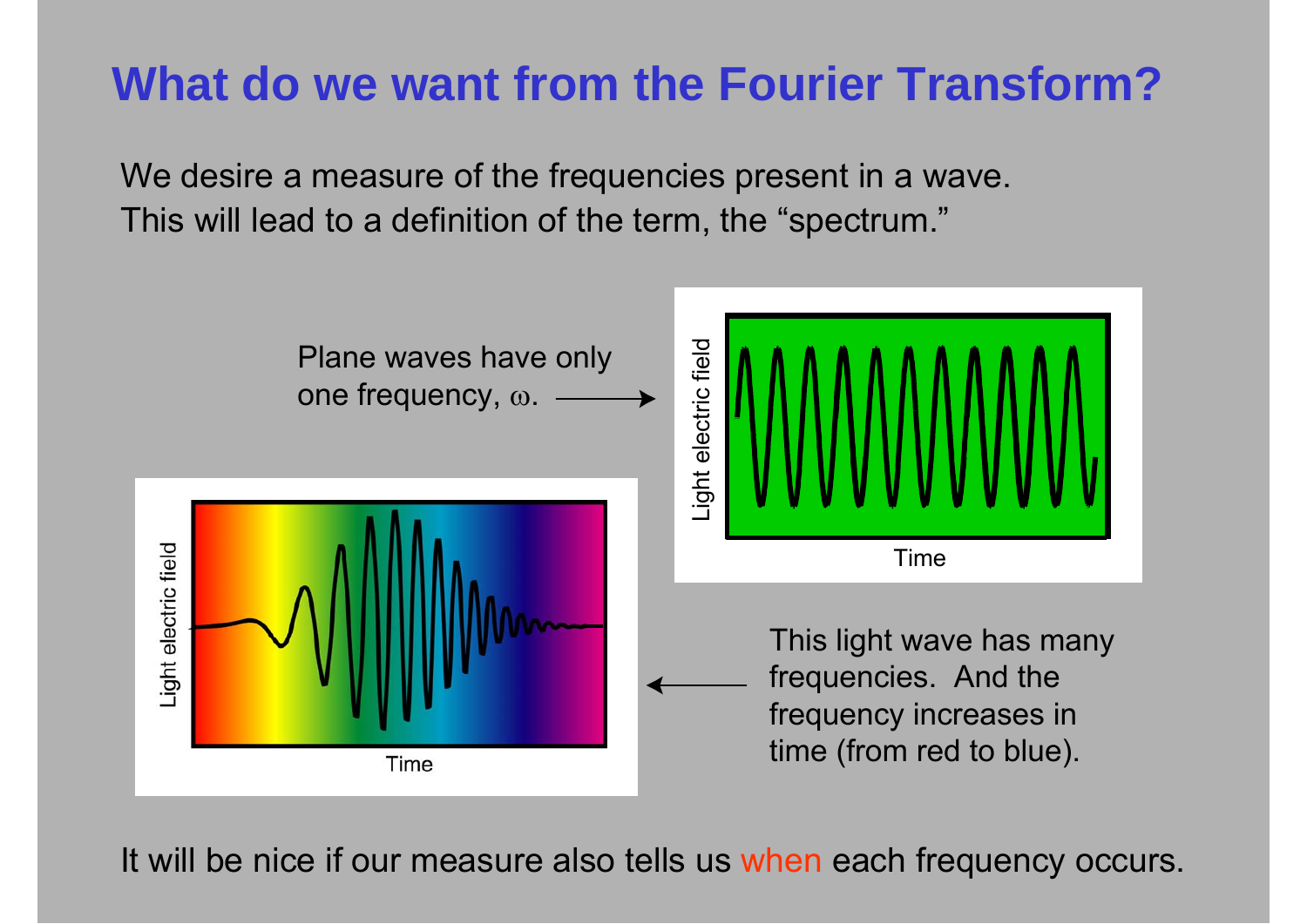#### **Lord Kelvin on Fourier's theorem**

Fourier's theorem is not only one of the most beautiful results of modern analysis, but it may be said to furnish an indispensable instrument in the treatment of nearly every recondite question in modern physics.

*Lord Kelvin*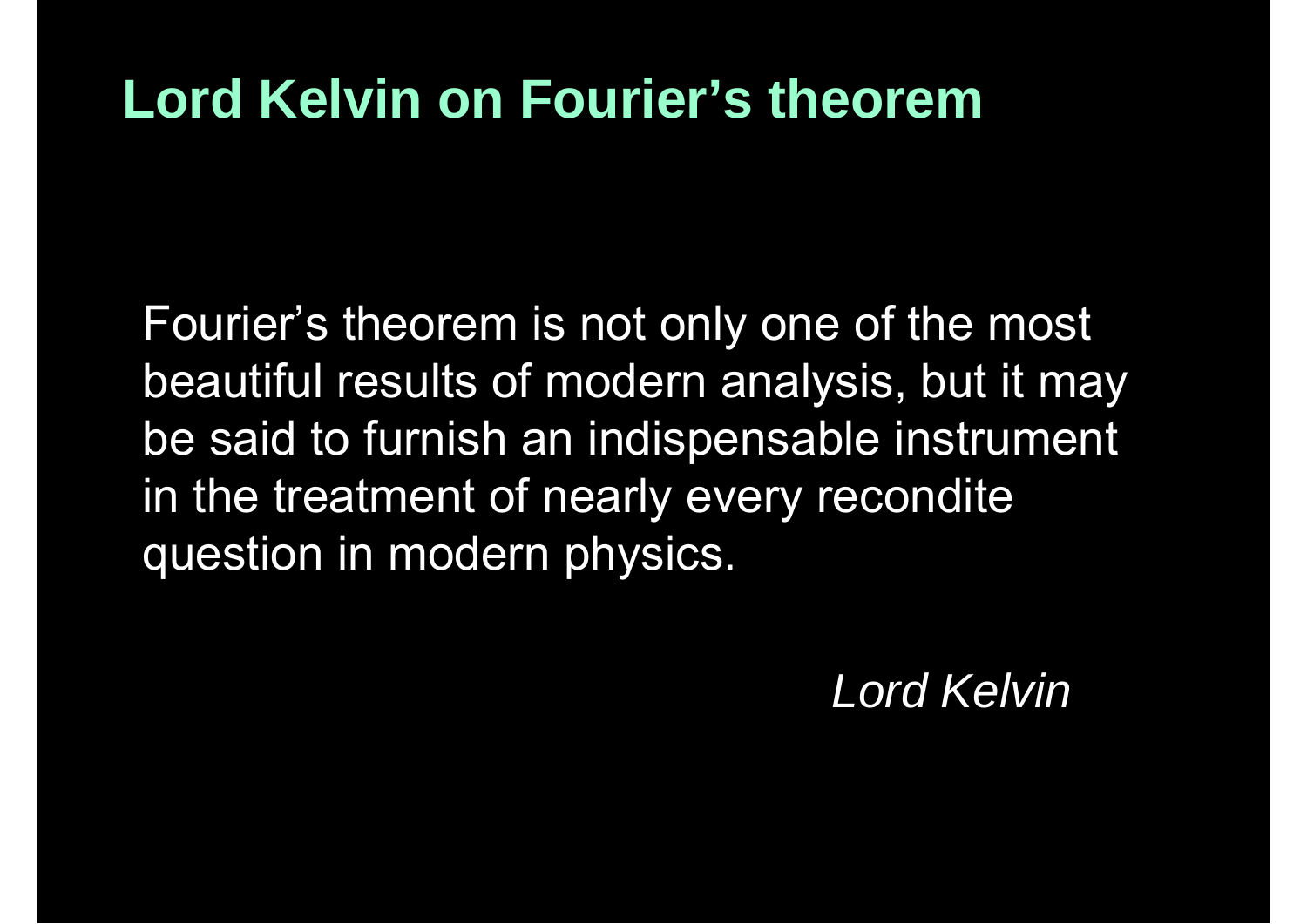## **Joseph Fourier, our hero**



Fourier was obsessed with the physics of heat and developed the Fourier series and transform to model heat-flow problems.

Bibliothèque Municipale de Grenoble.)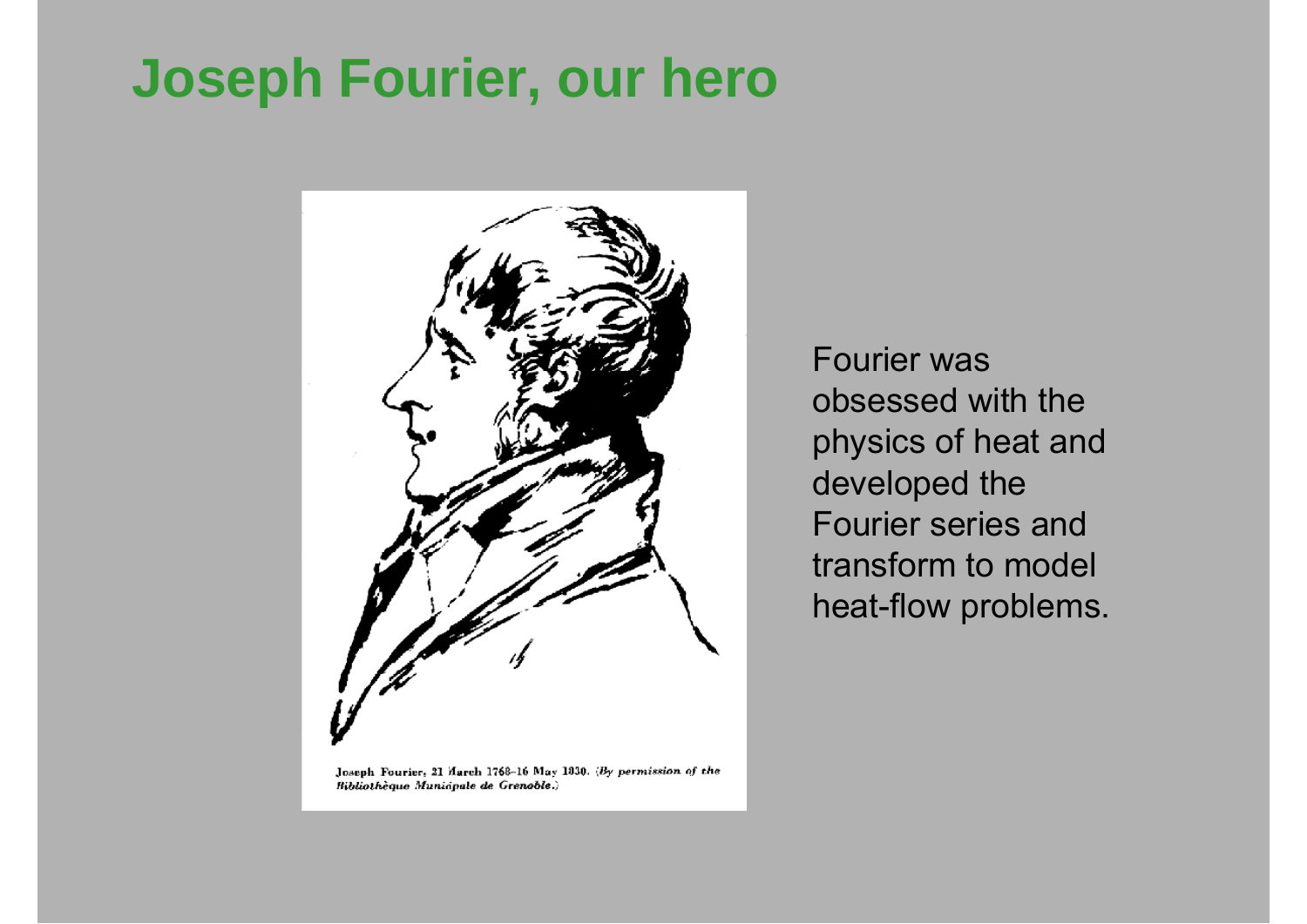#### **Anharmonic waves are sums of sinusoids.**

Consider the sum of two sine waves (i.e., harmonic waves) of different frequencies:



The resulting wave is periodic, but not harmonic. Essentially all waves are anharmonic.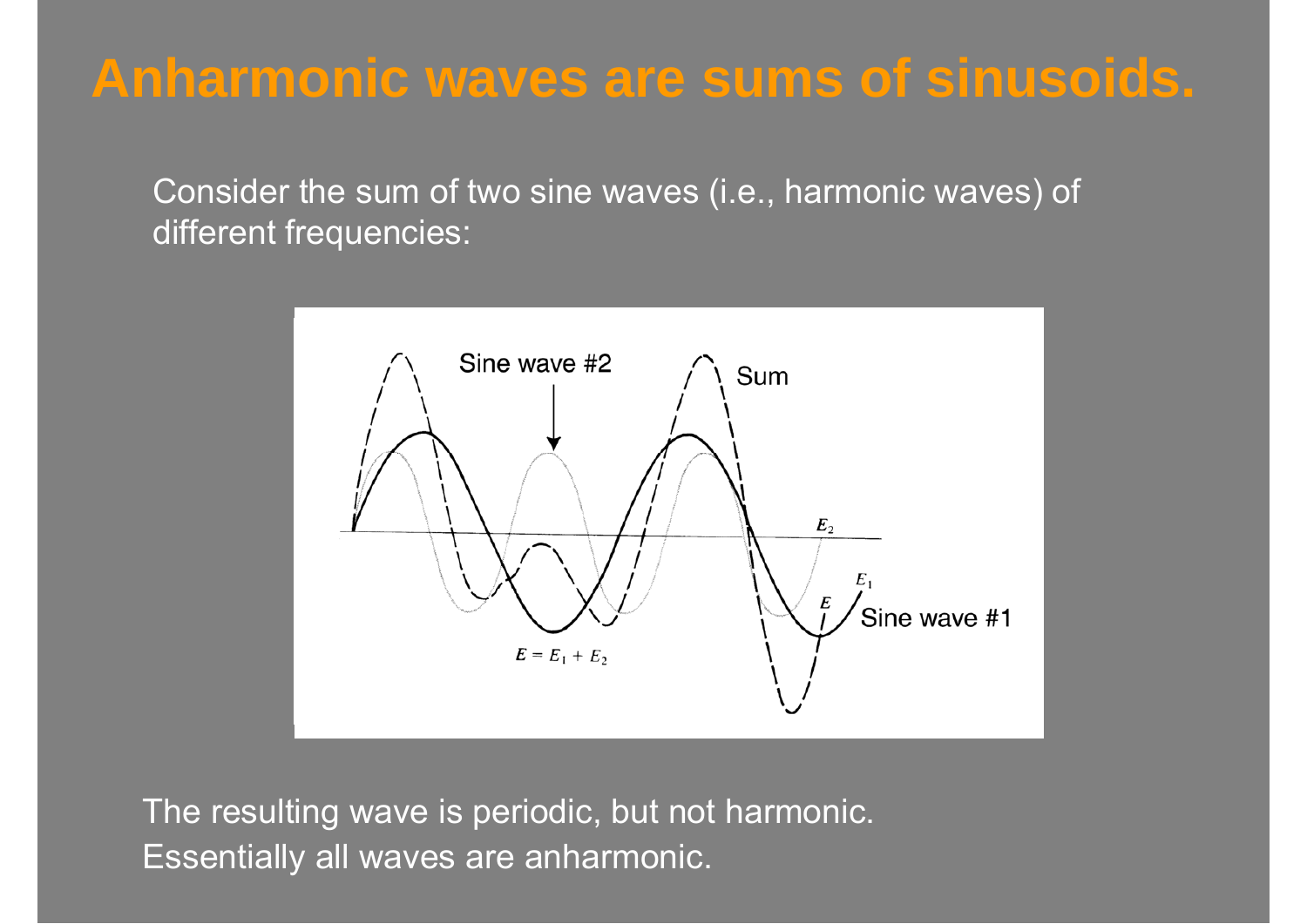# **Fourier decomposing functions**

Here, we write a square wave as a sum of sine waves.

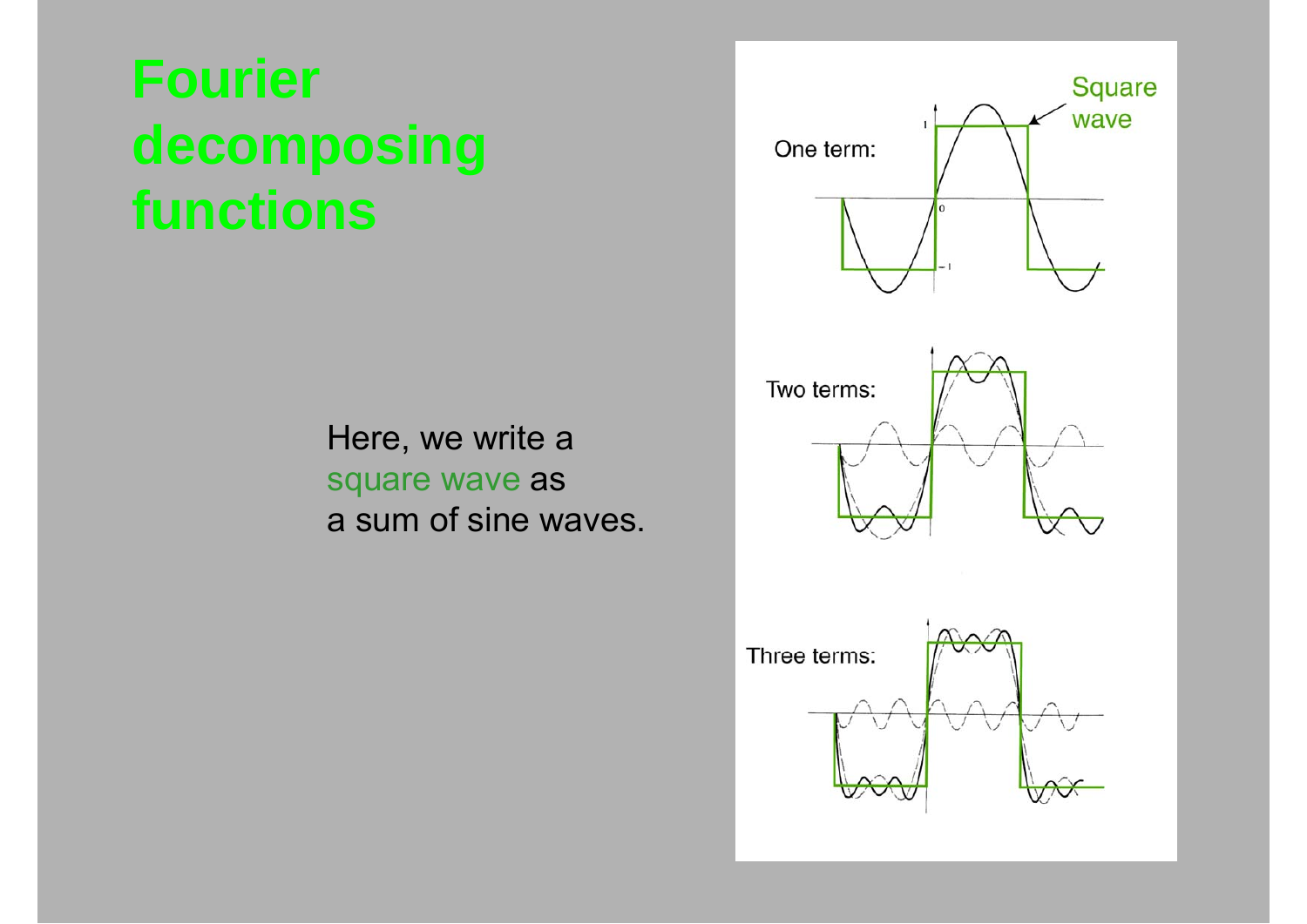## **Any function can be written as the sum of an even and an odd function**



Let  $f\!(x)$  be any function.

$$
E(x) \equiv [f(x) + f(-x)]/2
$$

$$
O(x) \equiv [f(x) - f(-x)]/2
$$

 $\prod$ 

$$
f(x) = E(x) + O(x)
$$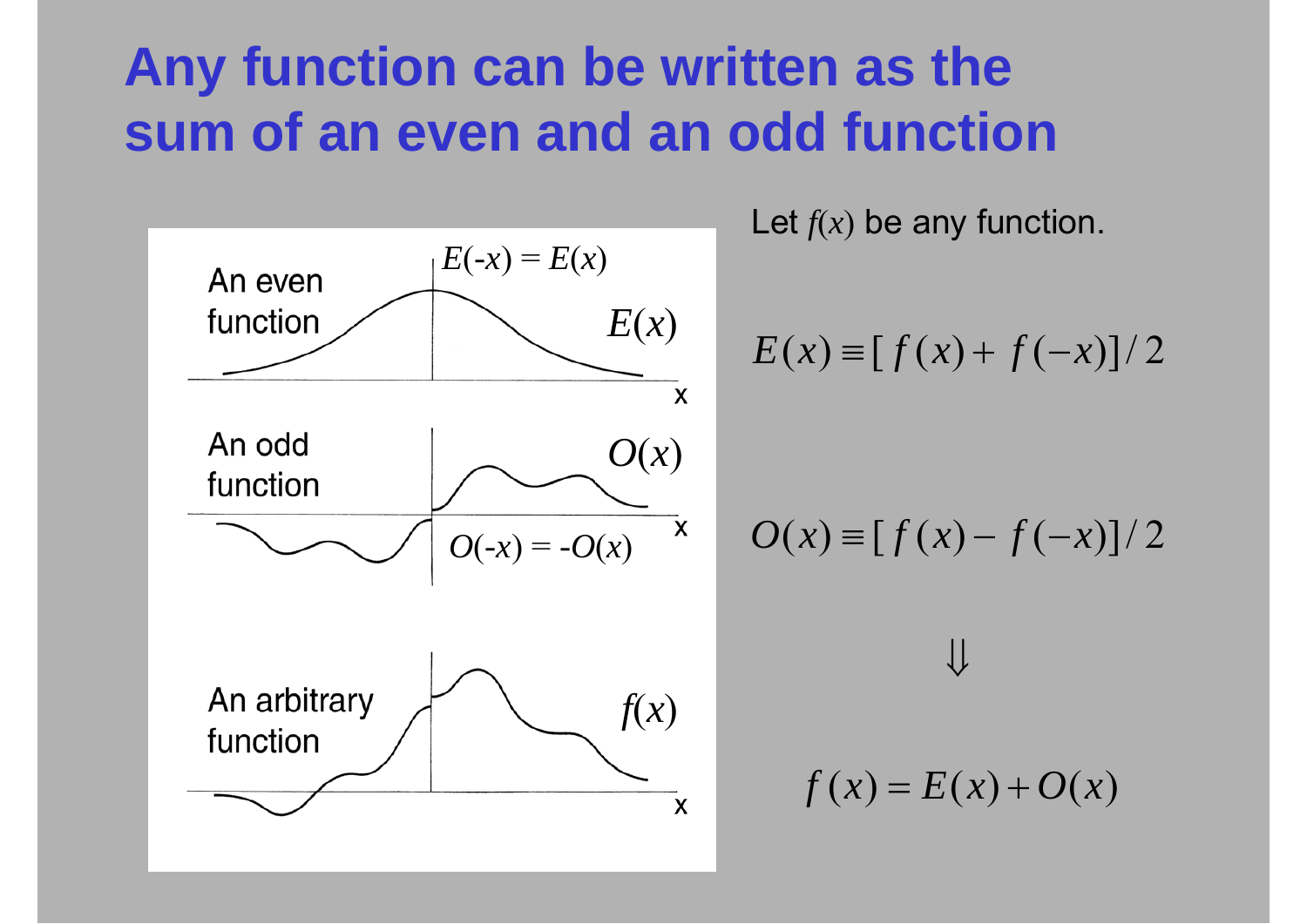## **Fourier Cosine Series**

Because cos(*mt* ) is an even function (for all *<sup>m</sup>*), we can write an even function, *f(t),* as:

$$
f(t) = \frac{1}{\pi} \sum_{m=0}^{\infty} F_m \cos(mt)
$$

where the set  ${F_m; m = 0, 1, ...}$  is a set of coefficients that define the series.

And where we'll only worry about the function *f(t)* over the interval  $(-\pi,\pi).$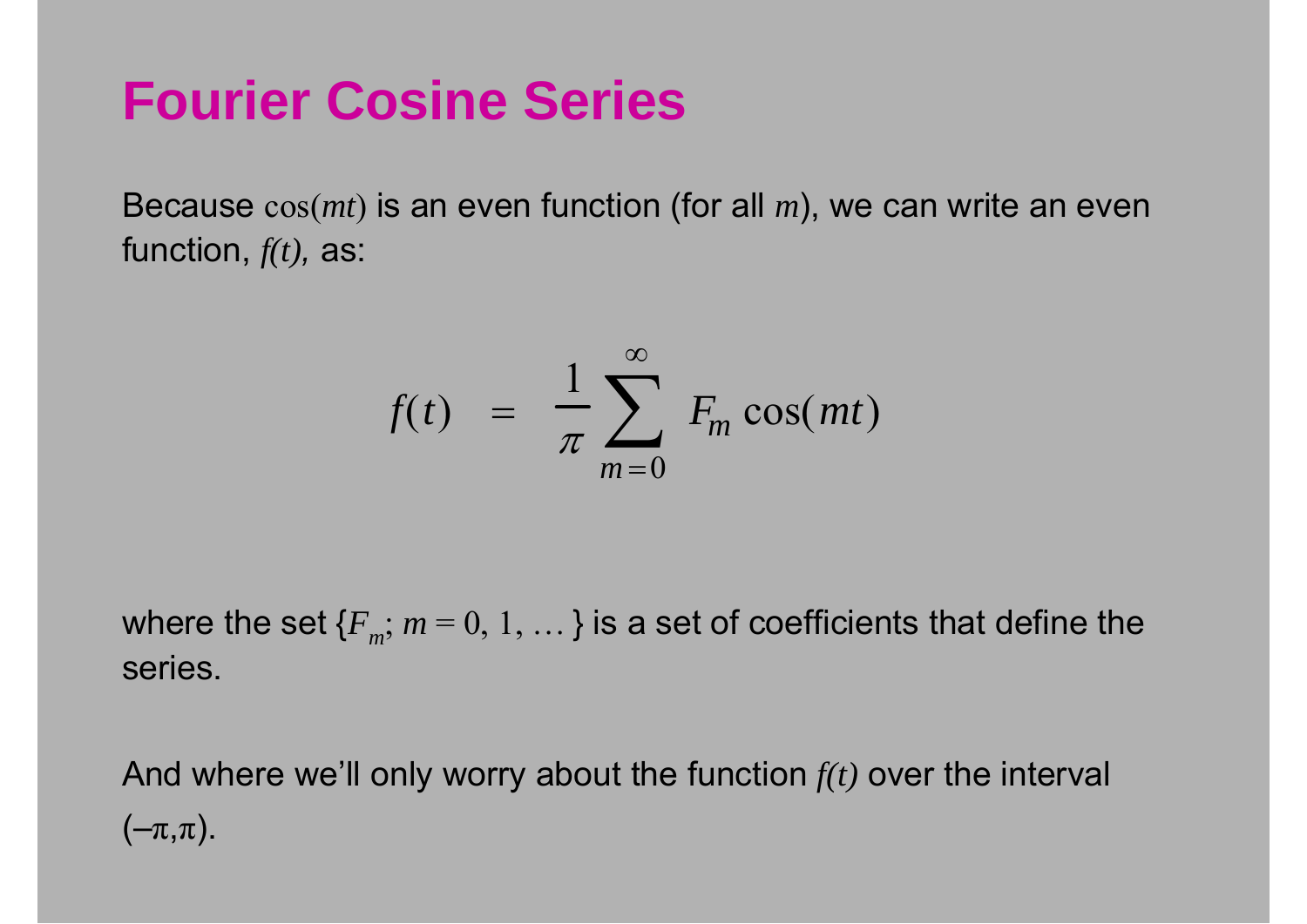**The Kronecker delta function**

$$
\delta_{m,n} \equiv \begin{cases} 1 \text{ if } m=n \\ 0 \text{ if } m \neq n \end{cases}
$$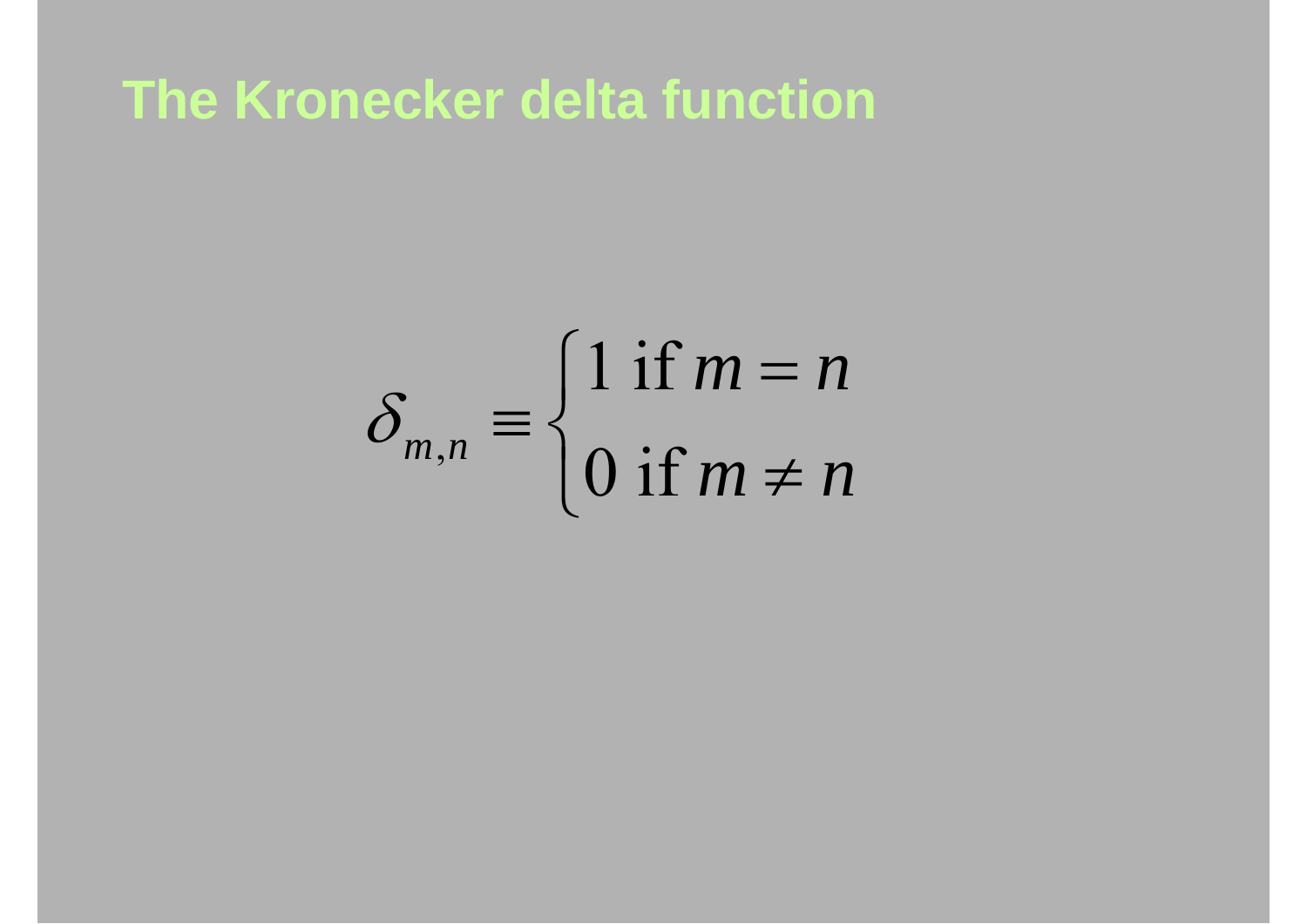Finding the coefficients, 
$$
F_m
$$
, in a Fourier Cosine Series

\nFourier Cosine Series:  $f(t) = \frac{1}{\pi} \sum_{m=0}^{\infty} F_m \cos(mt)$ 

\nTo find  $F_m$ , multiply each side by  $\cos(m't)$ , where  $m'$  is another integer, and integrate:

\n
$$
\int_{-\pi}^{\pi} f(t) \cos(mt't) dt = \frac{1}{\pi} \sum_{m=0}^{\infty} \int_{-\pi}^{\pi} F_m \cos(mt) \cos(mt't) dt
$$
\nBut:

\n
$$
\int_{-\pi}^{\pi} \cos(mt) \cos(mt't) dt = \begin{cases} \pi & \text{if } m = m' \\ 0 & \text{if } m \neq m' \end{cases} \equiv \pi \delta_{m,m'}
$$
\nSo:

\n
$$
\int_{-\pi}^{\pi} f(t) \cos(mt't) dt = \frac{1}{\pi} \sum_{m=0}^{\infty} F_m \pi \delta_{m,m'} \Leftarrow \text{only the } m' = m \text{ term contributes}
$$
\nDropping the 'from the } m:

\n
$$
F_m = \int_{-\pi}^{\pi} f(t) \cos(mt) dt \qquad \Leftarrow \text{yields the coefficients for}
$$

 $F_m = \int f(t) \cos(mt) dt$ 

 $-\pi$ 

=

 $\leftarrow$  yields the coefficients for any *f(t)*!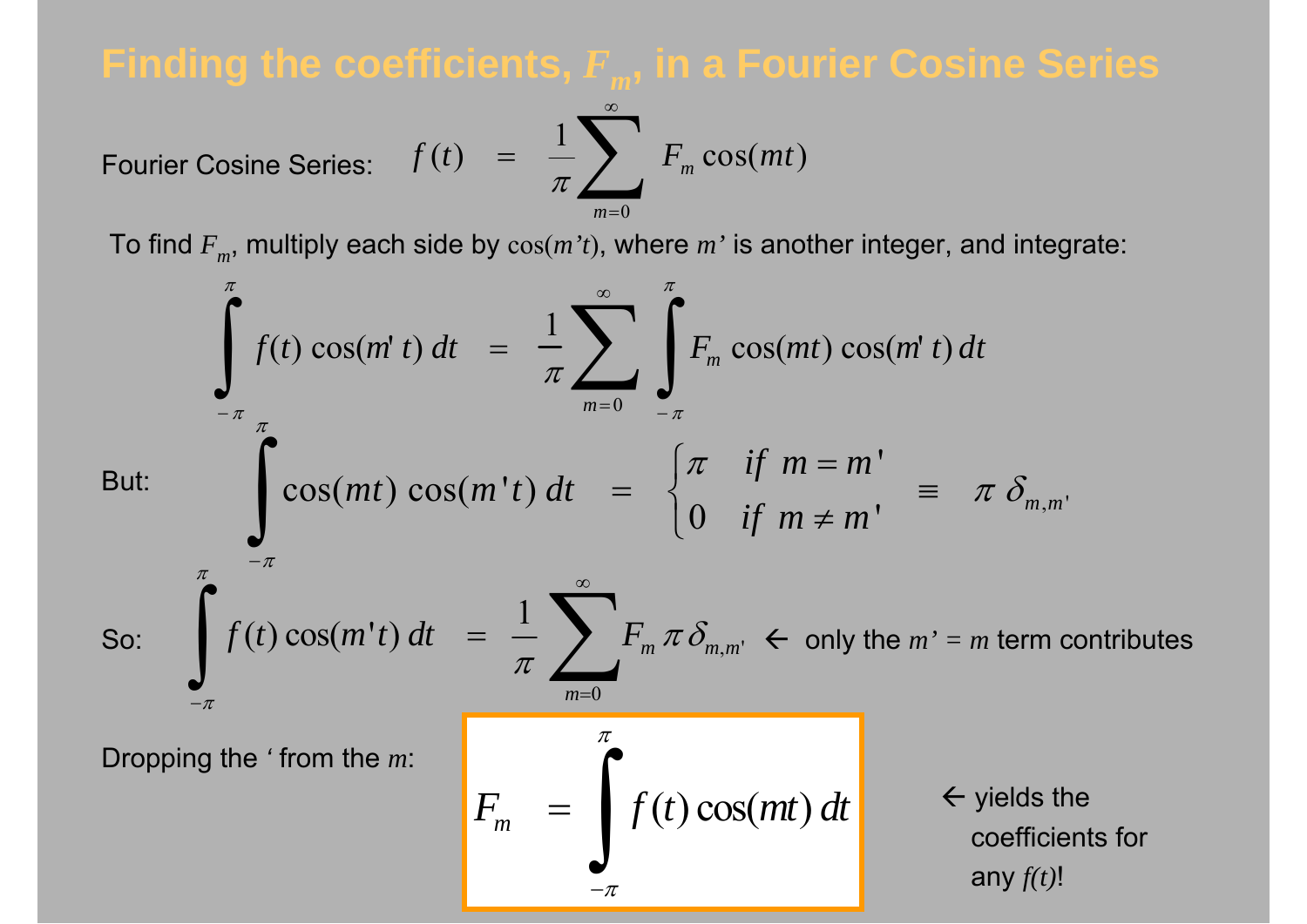#### **Fourier Sine Series**

Because sin(*mt* ) is an odd function (for all *<sup>m</sup>*), we can write any odd function, *f(t),* as:

$$
f(t) = \frac{1}{\pi} \sum_{m=0}^{\infty} F'_m \sin(mt)
$$

where the set  ${F}_{m}$ ;  $m = 0, 1, ...$  is a set of coefficients that define the series.

where we'll only worry about the function  $f\!(t)$  over the interval (– $\pi,\pi$ ).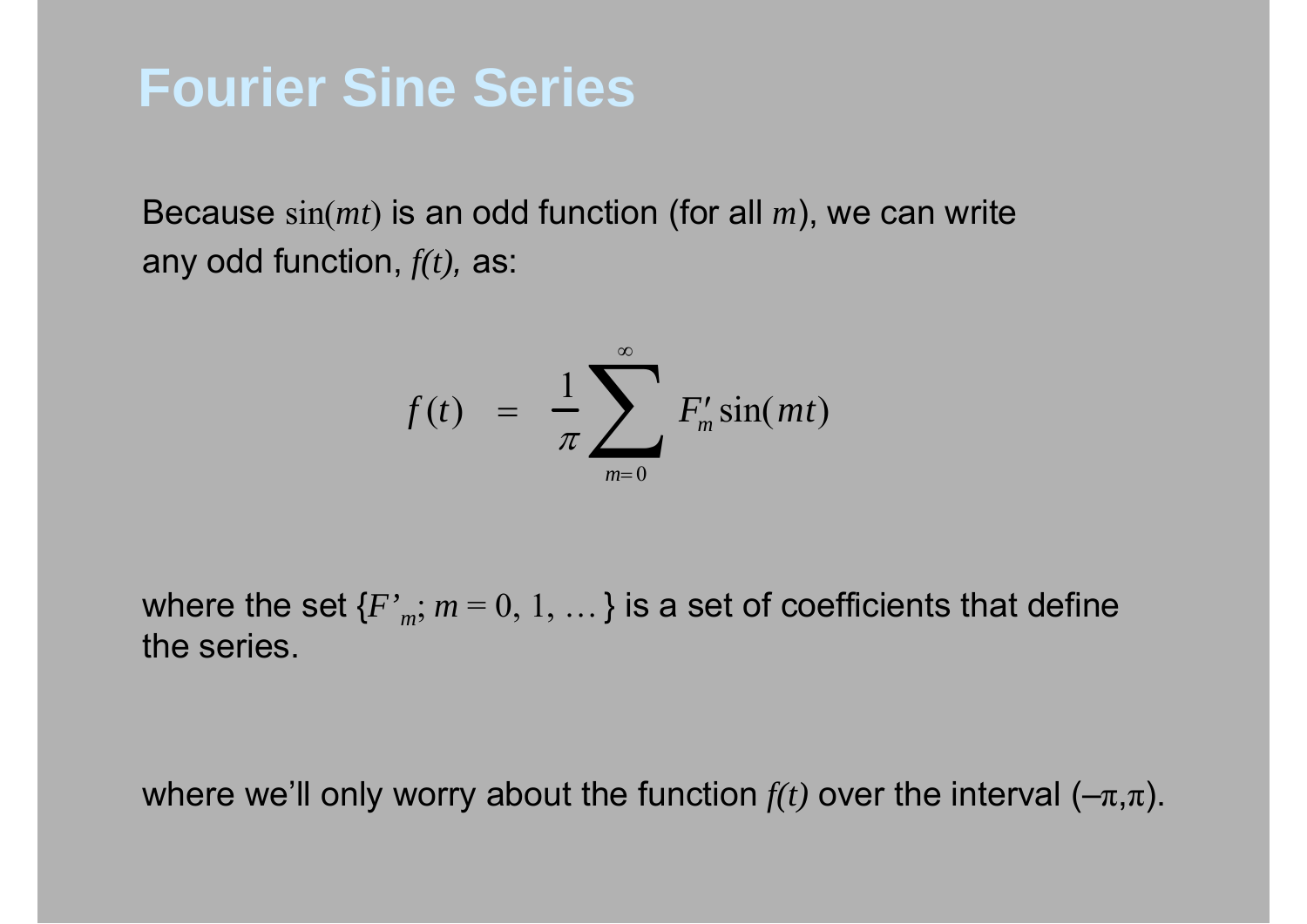#### **Finding the coefficients,** *F' <sup>m</sup>***, in a Fourier Sine Series**

Fourier Sine Series: 
$$
f(t) = \frac{1}{\pi} \sum_{m=0}^{\infty} F'_m \sin(mt)
$$

To find *Fm*, multiply each side by sin(*m't* ), where *m'* is another integer, and integrate:

But:  
\n
$$
\int_{-\pi}^{\pi} f(t) \sin(m't) dt = \frac{1}{\pi} \sum_{m=0}^{\infty} \int_{-\pi}^{\pi} F'_m \sin(mt) \sin(mt't) dt
$$
\nBut:  
\n
$$
\int_{-\pi}^{\pi} \sin(mt) \sin(mt't) dt = \begin{cases} \pi & \text{if } m = m' \\ 0 & \text{if } m \neq m' \end{cases} \equiv \pi \delta_{m,m'}
$$
\nSo:  
\n
$$
\int_{-\pi}^{\pi} f(t) \sin(mt't) dt = \frac{1}{\pi} \sum_{m=0}^{\infty} F'_m \pi \delta_{m,m'} \leftarrow \text{only the } m' = m \text{ term contributes}
$$

Dropping the ' from the *m*:

 $-\pi$ 

$$
F'_{m} = \int_{-\pi}^{\pi} f(t) \sin(mt) dt \quad \leftarrow \text{ yields the coefficients} \quad \text{for any } f(t)!
$$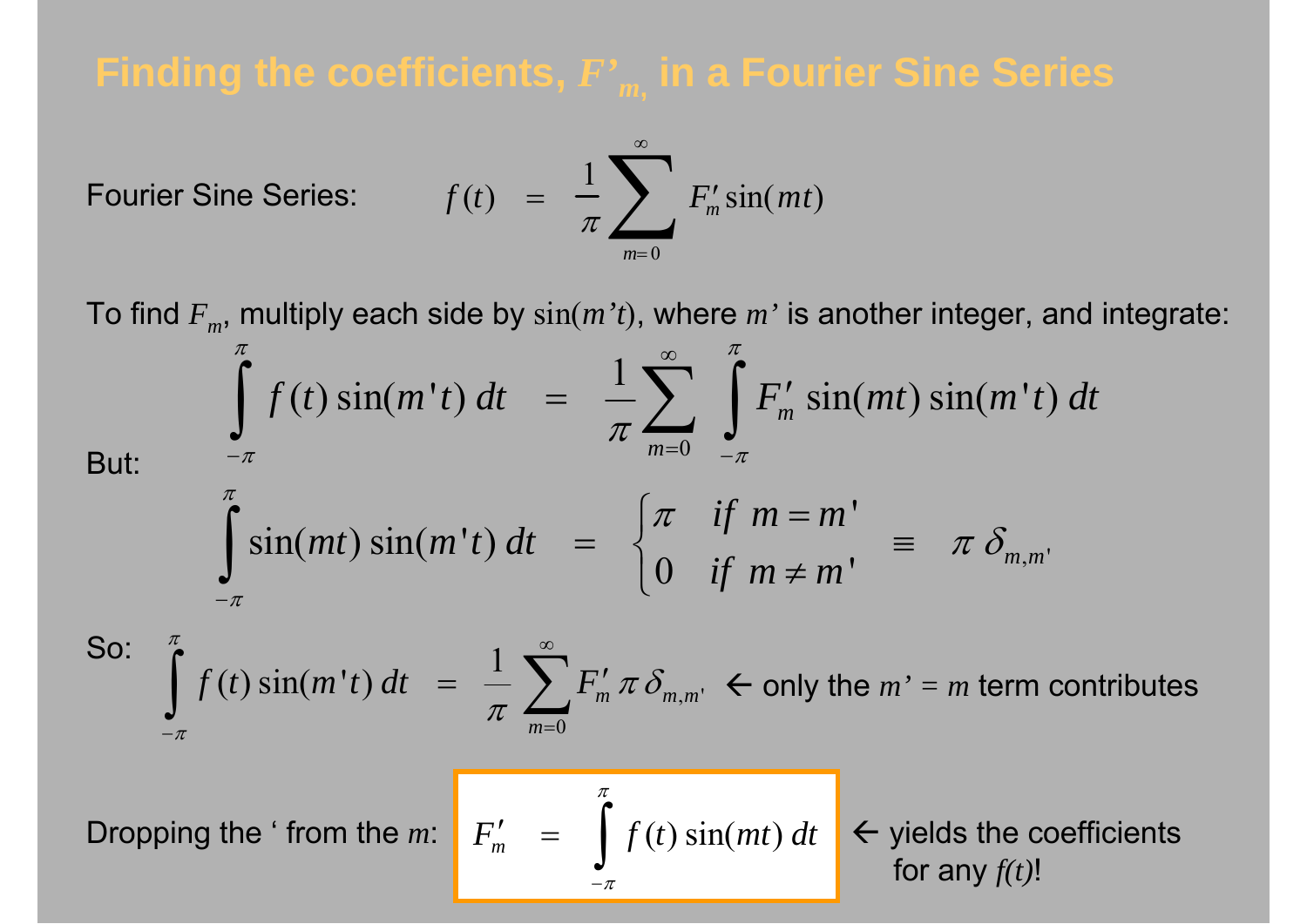#### **Fourier Series**

So if  $f(t)$  is a general function, neither even nor odd, it can be written:

$$
f(t) = \frac{1}{\pi} \sum_{m=0}^{\infty} F_m \cos(mt) + \frac{1}{\pi} \sum_{m=0}^{\infty} F'_m \sin(mt)
$$
  
even component  
where  

$$
F_m = \int f(t) \cos(mt) dt \text{ and } F'_m = \int f(t) \sin(mt) dt
$$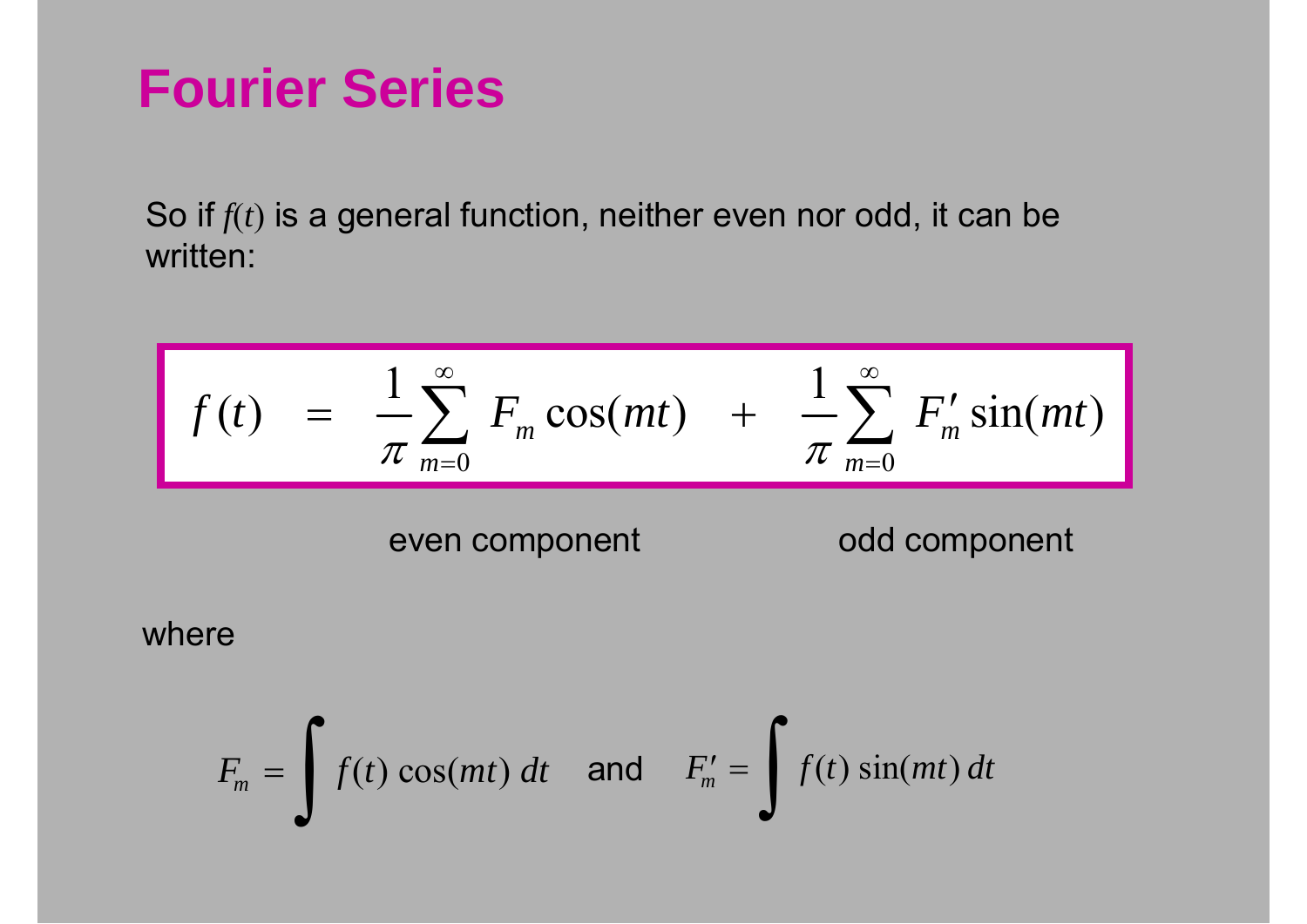#### **We can plot the coefficients of a Fourier Series**



We really need two such plots, one for the cosine series and another for the sine series.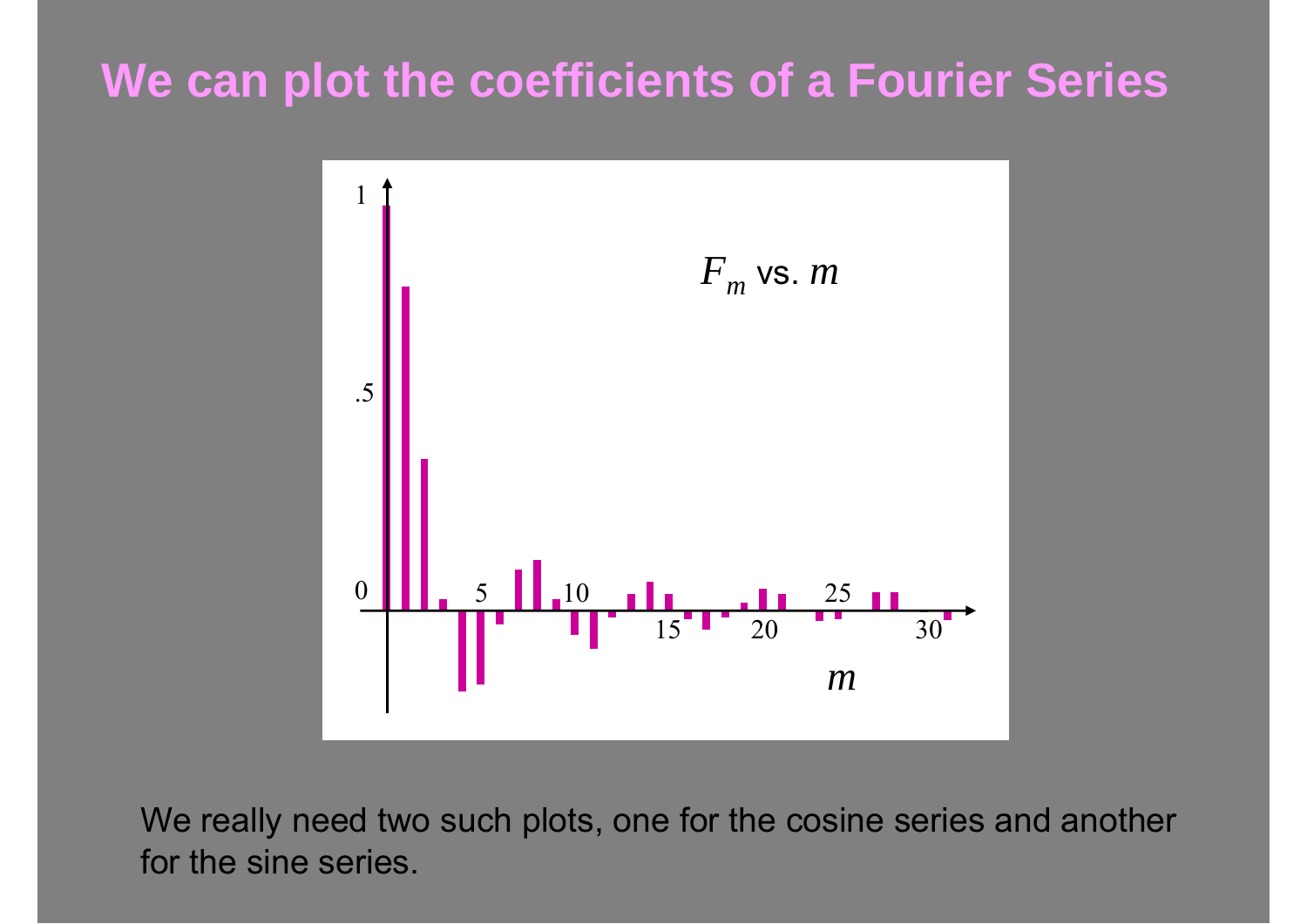# **Discrete Fourier Series vs. Continuous Fourier Transform**



Again, we really need two such plots, one for the cosine series and another for the sine series.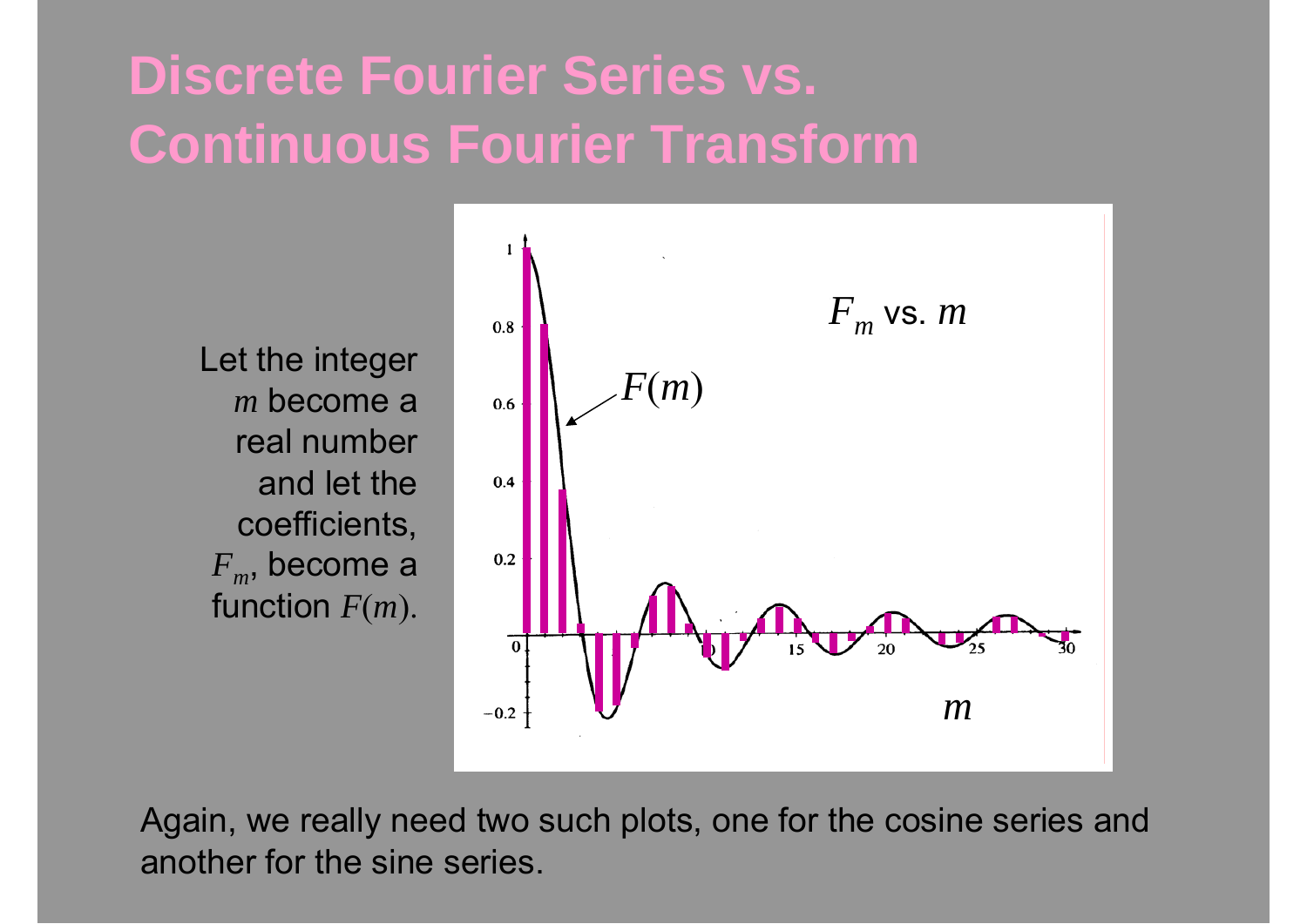#### **The Fourier Transform**

Consider the Fourier coefficients. Let's define a function *F* ( *m* ) that incorporates both cosine and sine series coefficients, with the sine series distinguished by making it the imaginary component:

$$
F(m) \equiv F_m - i F'_m = \int f(t) \cos(mt) dt - i \int f(t) \sin(mt) dt
$$

Let's now allow  $f\!(t)$  to range from  $\, -\infty$  to  $\infty,$  so we'll have to integrate from –∞ to ∞, and let's redefine  $m$  to be the "frequency," which we'll now call  $\omega$ :

$$
F(\omega) = \int_{-\infty}^{\infty} f(t) \exp(-i\omega t) dt
$$

<sup>−</sup> ∫ *The Fourier Transform*

 $F(\omega)$  is called the Fourier Transform of  $f(t)$ . It contains equivalent **information to that in**  $f(t)$ **.** We say that  $f(t)$  lives in the **time domain**, and  $F(\omega)$  lives in the **frequency domain**.  $F(\omega)$  is just another way of looking at a function or wave.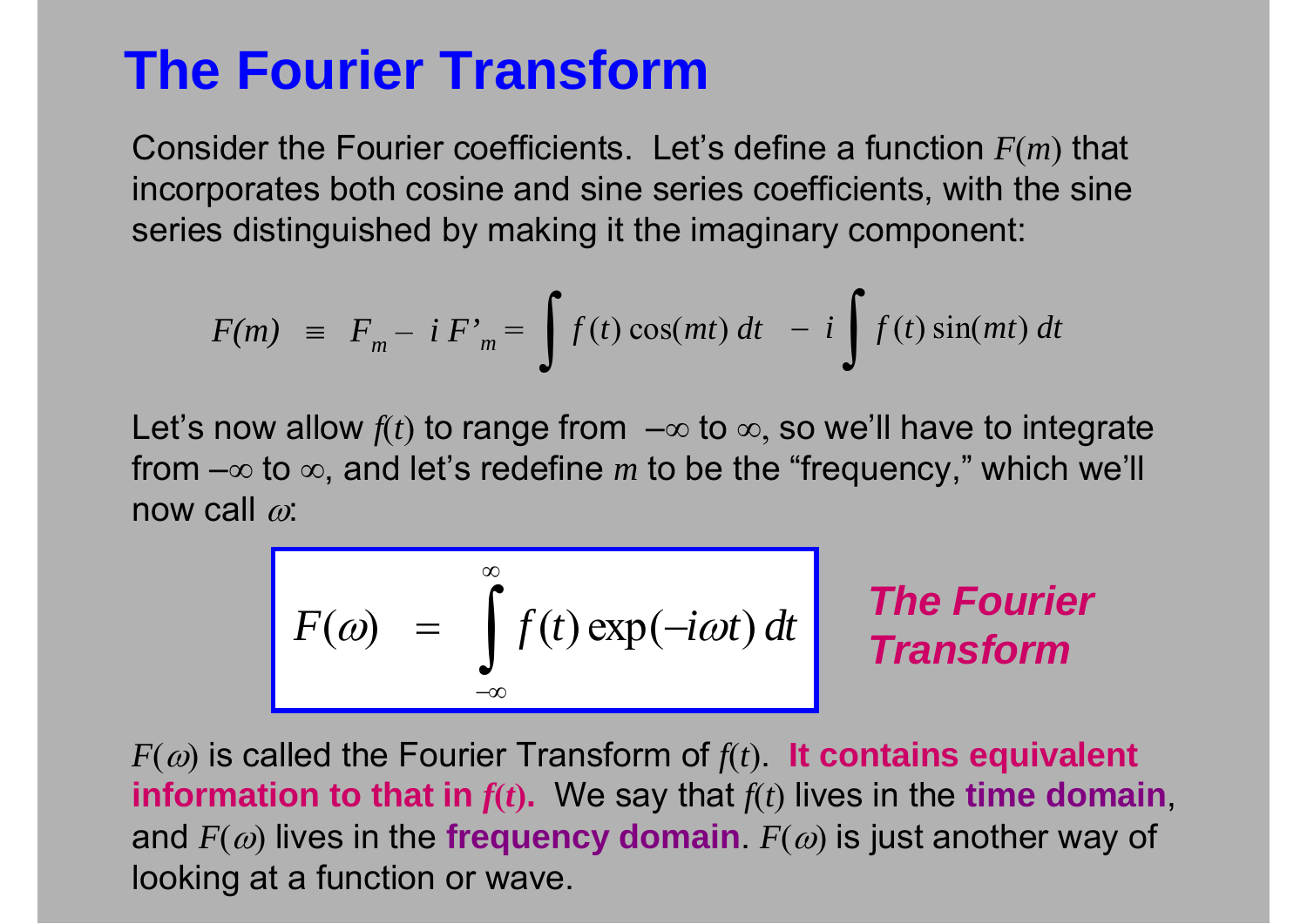#### **The Inverse Fourier Transform**

The Fourier Transform takes us from  $f\!(t)$  to  $F(\omega)$ . How about going back?

Recall our formula for the Fourier Series of *f*( *<sup>t</sup>*) :

$$
f(t) = \frac{1}{\pi} \sum_{m=0}^{\infty} F_m \cos(mt) + \frac{1}{\pi} \sum_{m=0}^{\infty} F_m \sin(mt)
$$

Now transform the sums to integrals from – $\infty$  to  $\infty$ , and again replace  $F_m^{}$  with  $F(\omega )$ . Remembering the fact that we introduced a factor of  ${\rm i}$ (and including a factor of 2 that just crops up), we have:

$$
f(t) = \frac{1}{2\pi} \int_{-\infty}^{\infty} F(\omega) \exp(i\omega t) d\omega
$$
 **Inverse**  
Transform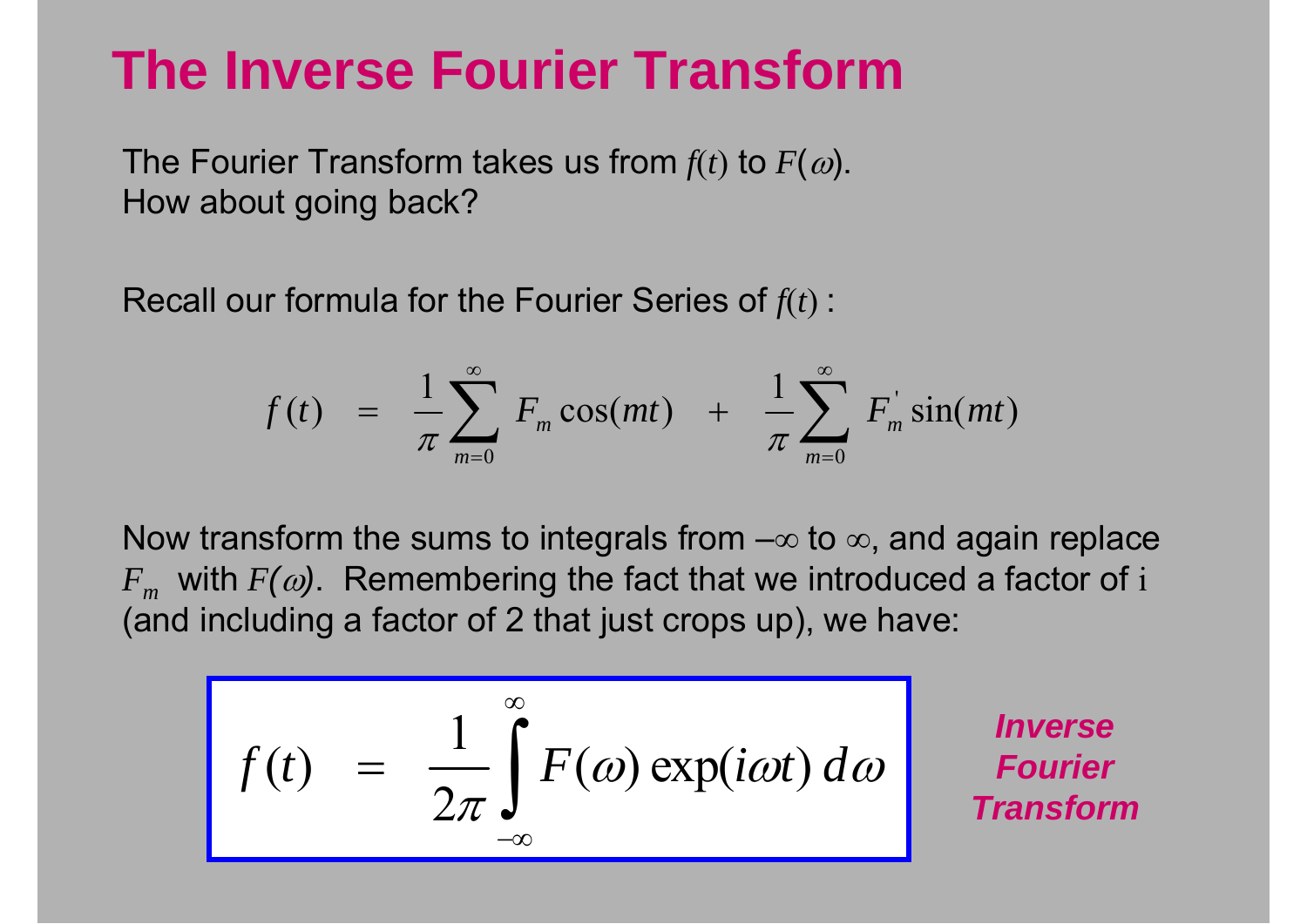# **Fourier Transform Notation**

There are several ways to denote the Fourier transform of a function.

If the function is labeled by a lower-case letter, such as *f*, we can write:

 $f(t) \rightarrow F(\omega)$ 

If the function is labeled by an upper-case letter, such as *E*, we can write:

$$
E(t) \to \mathcal{F}\{E(t)\} \text{ or: } E(t) \to \tilde{E}(\omega)
$$

Sometimes, this symbol is used instead of the arrow: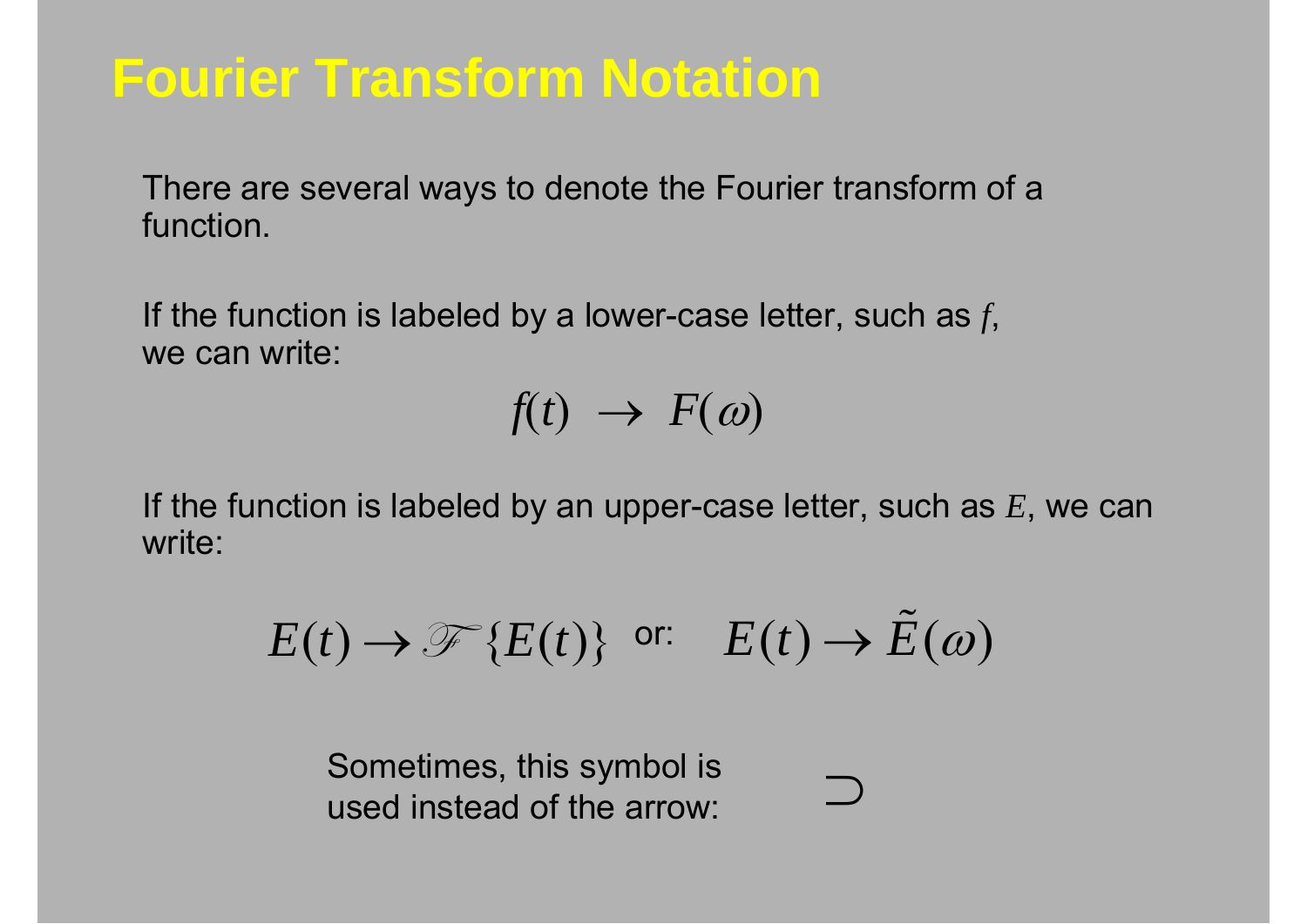### **The Spectrum**

We define the spectrum,  $S(\omega)$ , of a wave  $E(t)$  to be:

 $S(\omega) = |\mathcal{F}\{E(t)\}|^2$ 

This is the measure of the frequencies present in a light wave.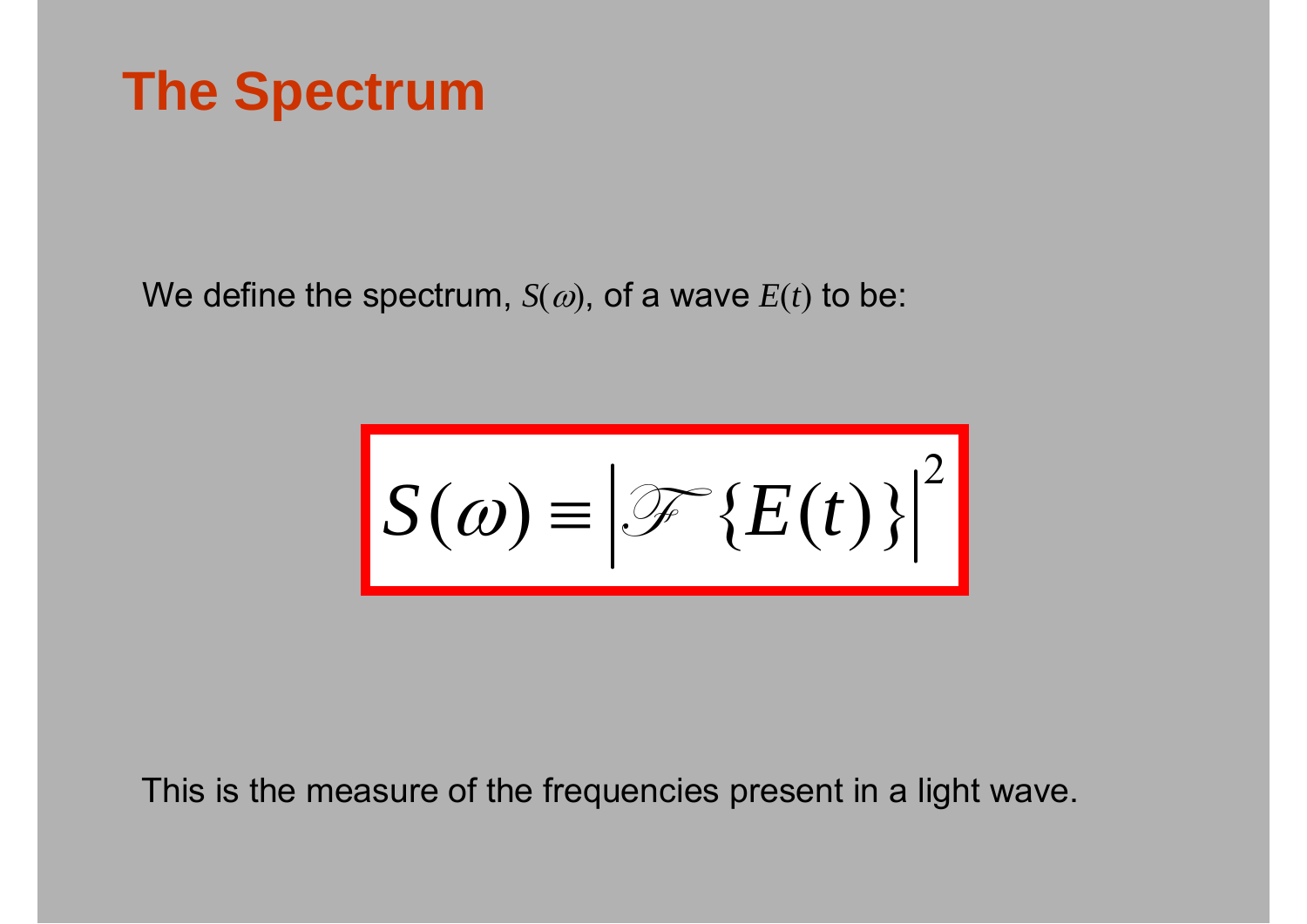## **Example: the Fourier Transform of a rectangle function: rect(t)**

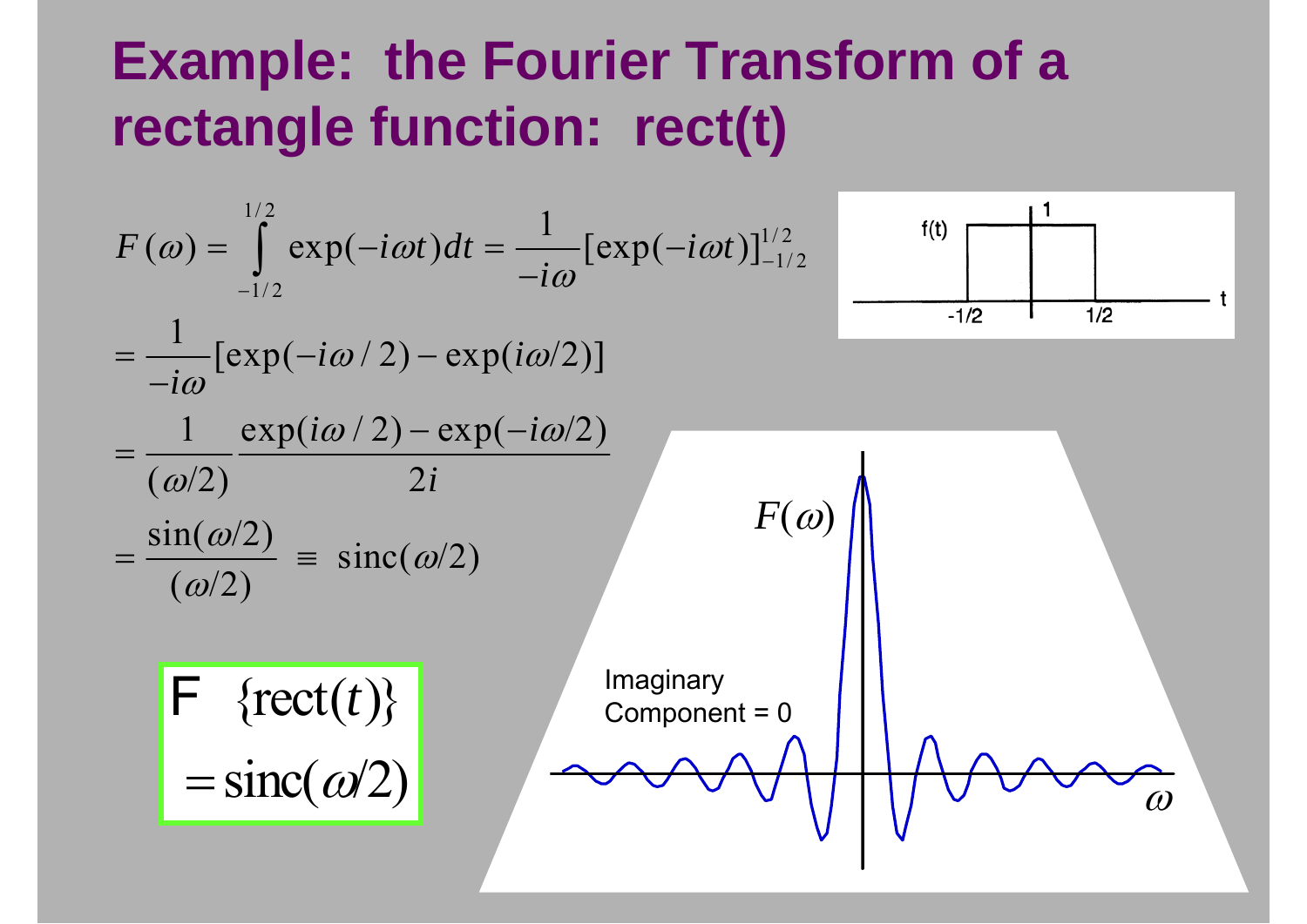# **Example: the Fourier Transform of a decaying exponential: exp(-***at***) (** *<sup>t</sup>* **> 0)**

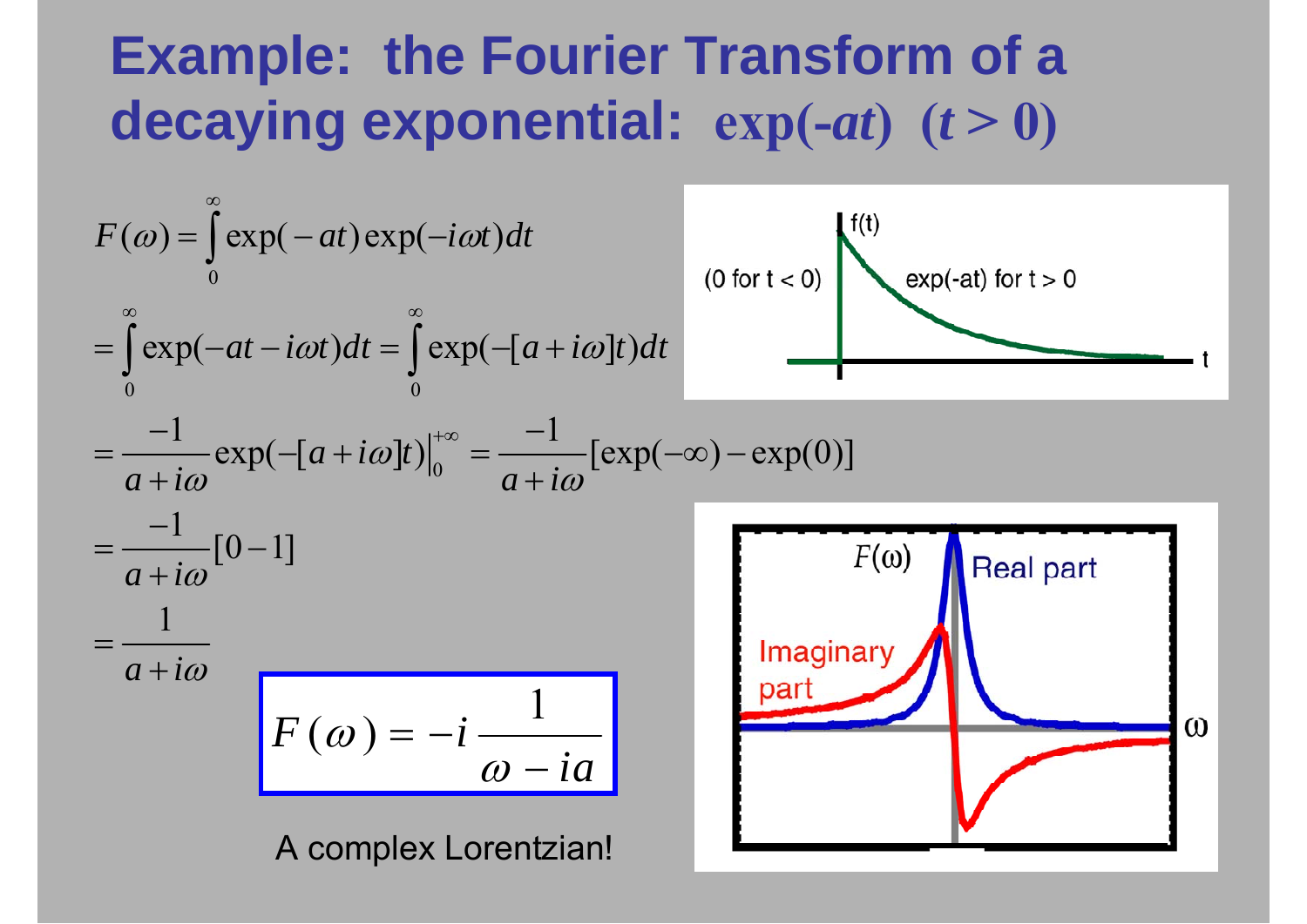## **Example: the Fourier Transform of a Gaussian, exp(-***at2* **), is itself!**

$$
\mathsf{F} \{ \exp(-at^2) \} = \int_{-\infty}^{\infty} \exp(-at^2) \exp(-i\omega t) dt
$$
  
\n
$$
\exp(-\omega^2/4a) \qquad \text{The details are a HW problem!}
$$
  
\n
$$
\exp(-at^2) \qquad \qquad \exp(-\omega^2/4a)
$$

0

ω

0

*t*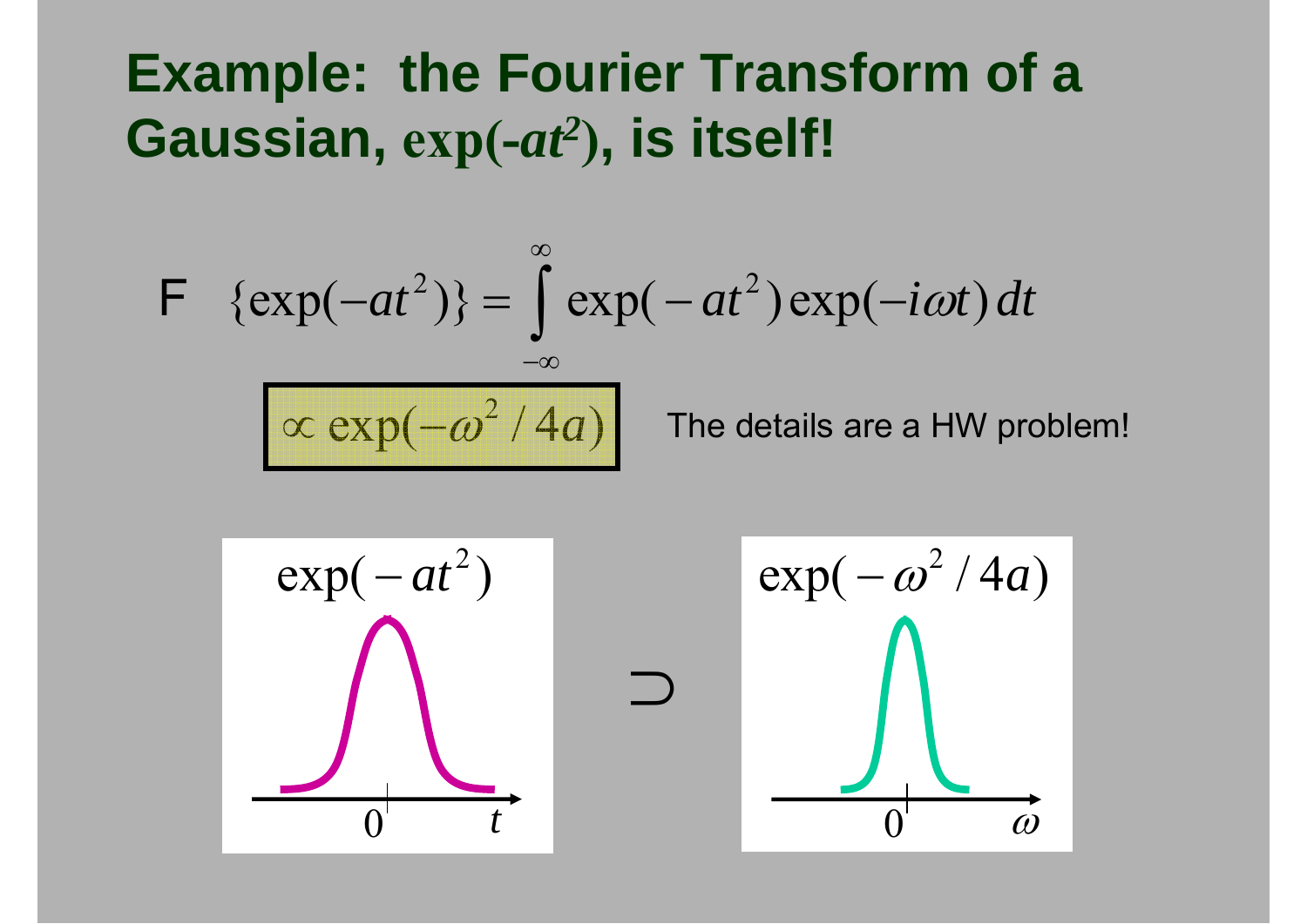# **Fourier Transform Symmetry Properties**

Expanding the Fourier transform of a function, *f(t) :*

 $F(\omega) = \int \text{Re}\{f(t)\} \cos(\omega t) dt + \int \text{Im}\{f(t)\} \sin(\omega t) dt$ ∞ ∞ ∞ ∞ ∞ −∞ −∞ = $\int \text{Re}\lbrace f(t)\rbrace \cos(\omega t) dt + \int$  $\leftarrow$ **Re**{ $F(\omega)$ }  $\leftarrow$ **Im**{ $F(\omega)$ } ↑ ↑ ↓ ↓  $= 0$  if  $\text{Re}\{f(t)\}$  is odd  $= 0$  if  $\text{Im}\{f(t)\}$  $= 0$  if  $\text{Im}\{f(t)\}$  is even **Even functions of**  ω **Odd functions of**  ω  $F(\omega) = \int [\text{Re}\{f(t)\} + i \text{Im}\{f(t)\}] \left[\cos(\omega t) - i \sin(\omega t)\right] dt$ ∞−∞=  $\int [Re{f(t)} + i Im{f(t)}] [cos(\omega t)$  $i \parallel \text{Im}{f(t)} \cos(\omega t) dt - i \parallel \text{Re}{f(t)} \sin(\omega t) dt$ ∞ ∞ −∞ −∞  $+ i \int \text{Im}{f(t)} \cos(\omega t) dt - i \int$  $= 0$  if  $\text{Im}\{f(t)\}$  is odd  $= 0$  if  $\text{Re}\{f(t)\}$  is even ↓ ↓ Expanding more, noting that:  $\int O(t)\,dt\,{=}\, 0$ ∞−∞=  $\int$   $O(t) dt = 0$  if  $O(t)$  is an odd function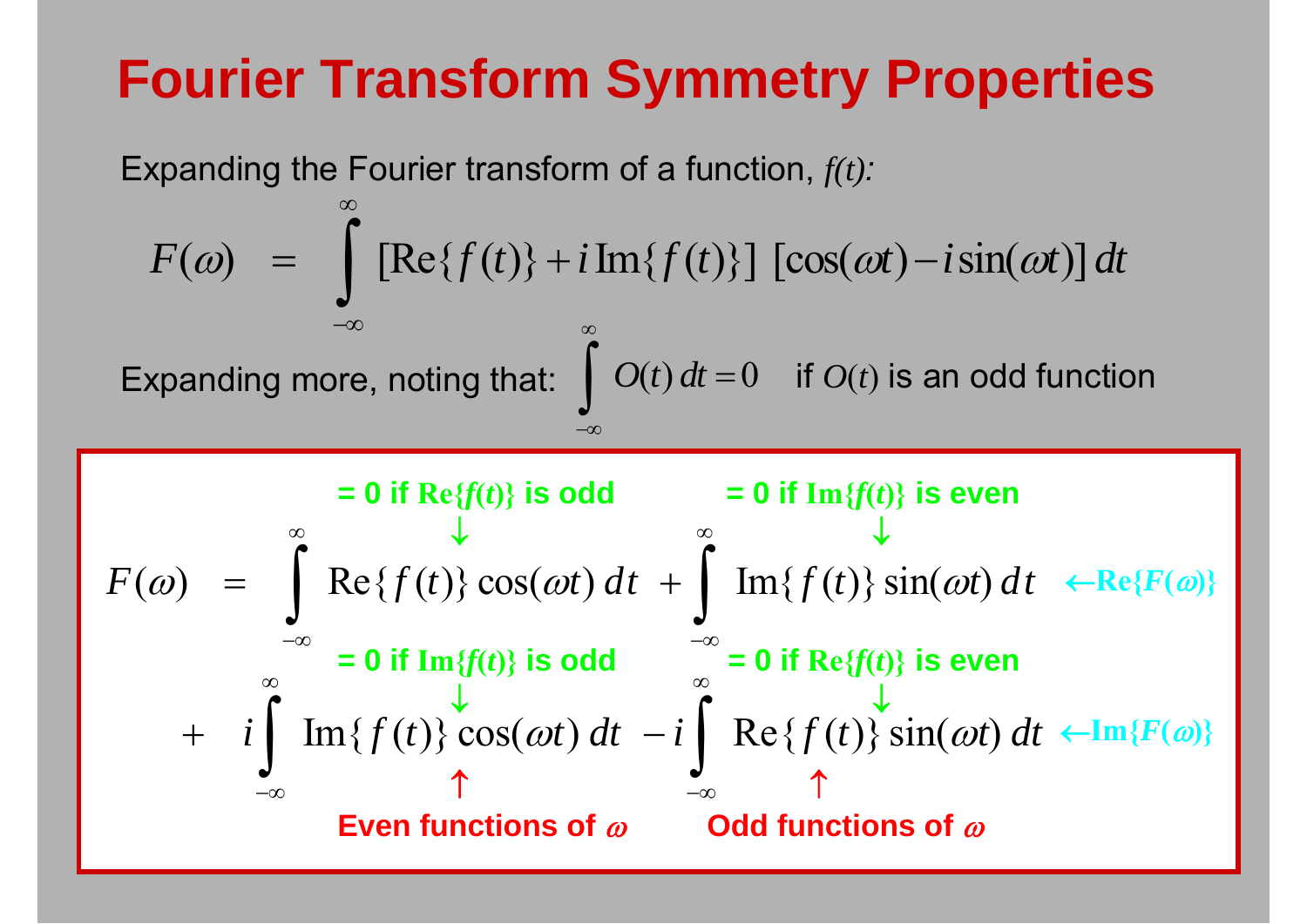#### **The Dirac delta function**

Unlike the Kronecker delta-function, which is a function of two integers, the Dirac delta function is a function of a real variable, *t*.

 $\begin{cases} (t) \equiv \begin{cases} \infty & \text{if } t = 0 \\ 0 & \text{if } t \neq 0 \end{cases} \end{cases}$ *t*  $\delta(t)$ *t*  $\int \infty$  if  $t =$  $\left\{ \right\}$  $\int 0$  if  $t \neq$ 

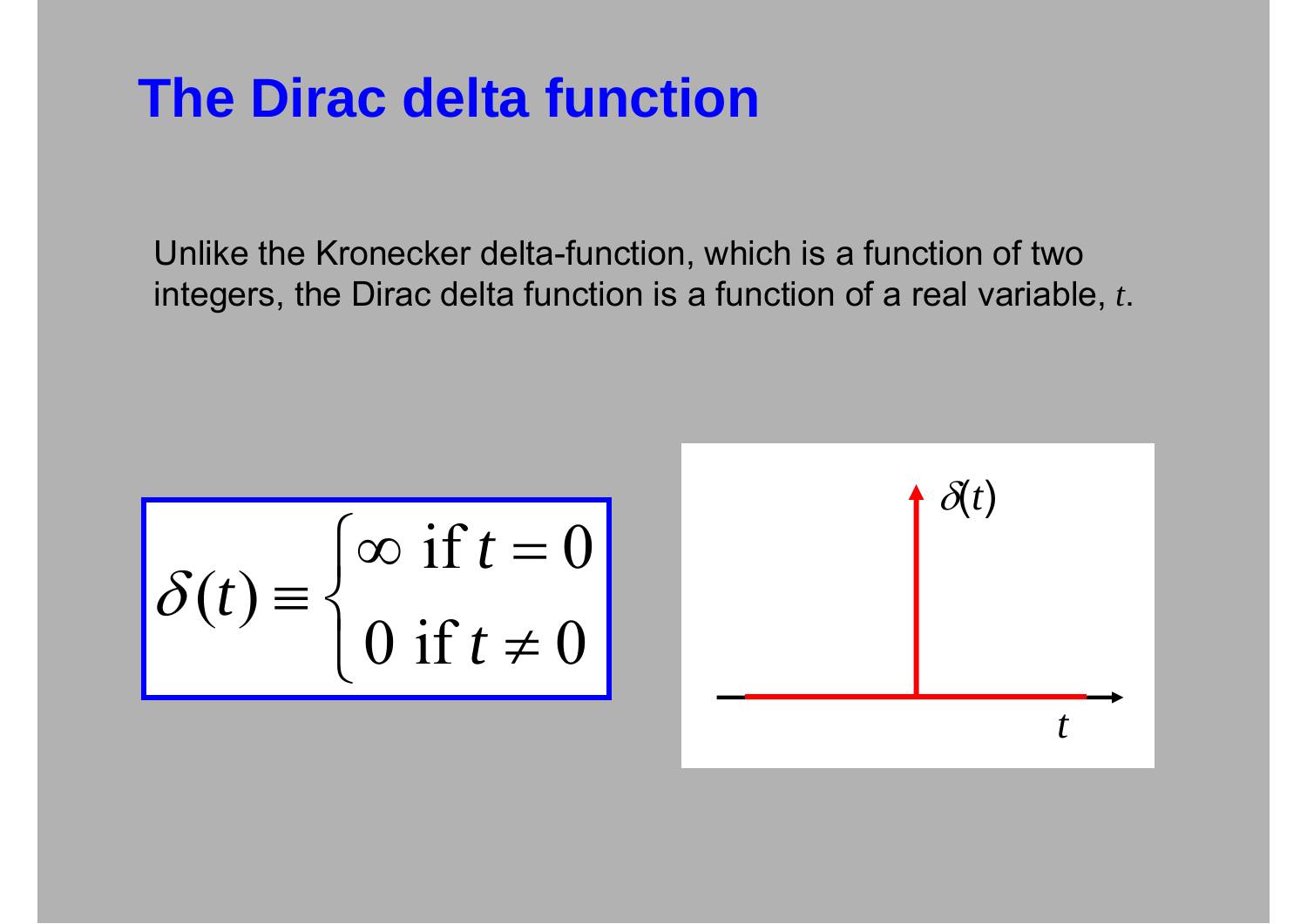# **The Dirac delta function**

#### $\left(t\right) \equiv \begin{cases} \infty \text{ if } t = 0 \\ 0 \text{ if } t \neq 0 \end{cases}$ *t t t*  $\int \infty$  if  $t =$ ≡ ⎨  $\bigcup$  0 if  $t \neq$

 $\delta$ 

It's best to think of the delta function as the limit of a series of peaked continuous functions.

 $f_m(t) = m \exp[-(mt)^2]/\sqrt{\pi}$ 

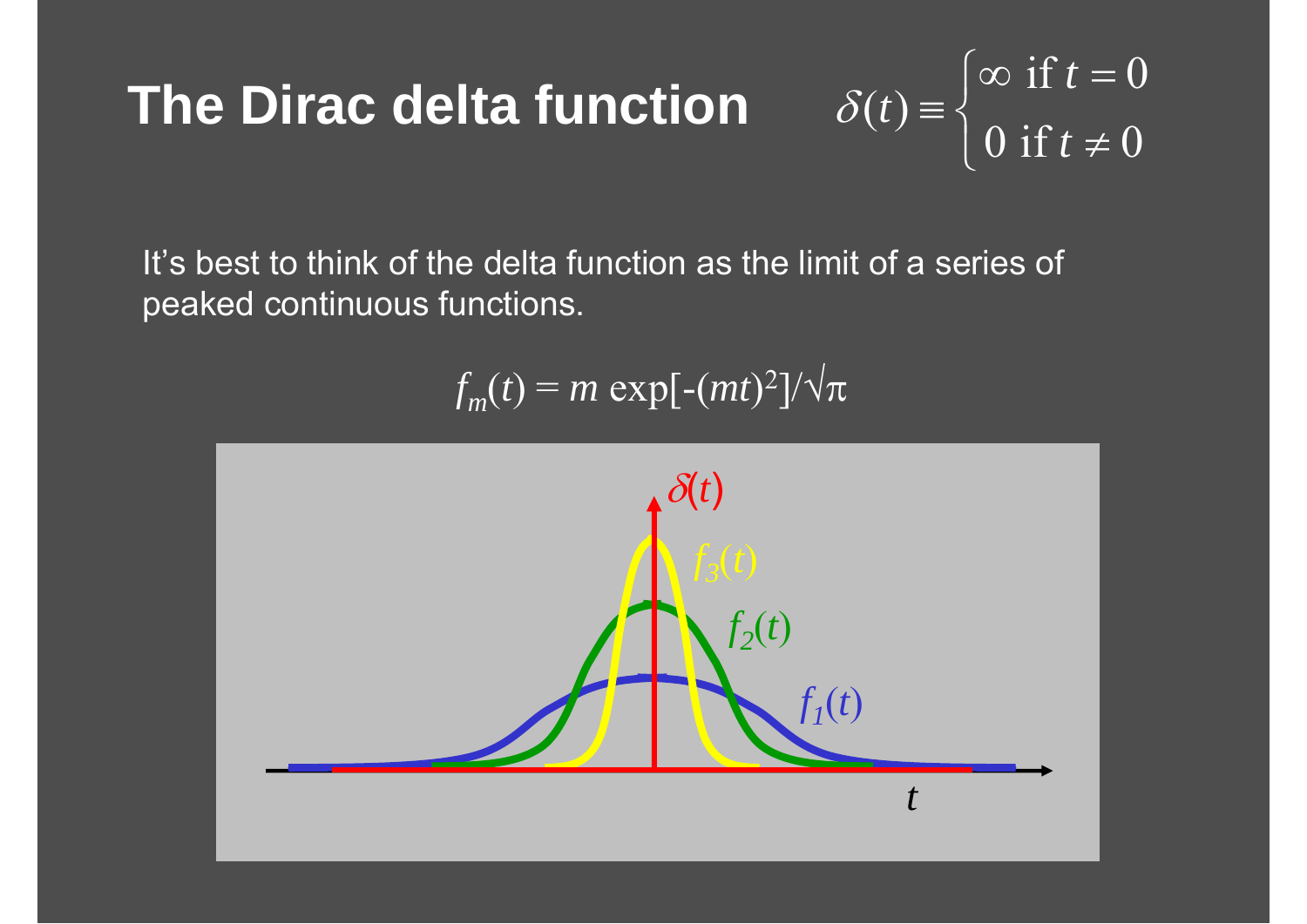| <b>Dirac</b> $\delta$ -function Properties | $\delta(t)$ |
|--------------------------------------------|-------------|
| $\int \delta(t) dt = 1$                    | $t$         |

$$
\overrightarrow{\delta(t)}
$$

$$
\int_{-\infty}^{\infty} \delta(t) \, dt = 1
$$

$$
\int_{-\infty}^{\infty} \delta(t-a) f(t) dt = \int_{-\infty}^{\infty} \delta(t-a) f(a) dt = f(a)
$$

$$
\int_{-\infty}^{\infty} \exp(\pm i\omega t) dt = 2\pi \delta(\omega)
$$
  

$$
\int_{-\infty}^{\infty} \exp[\pm i(\omega - \omega')t] dt = 2\pi \delta(\omega - \omega')
$$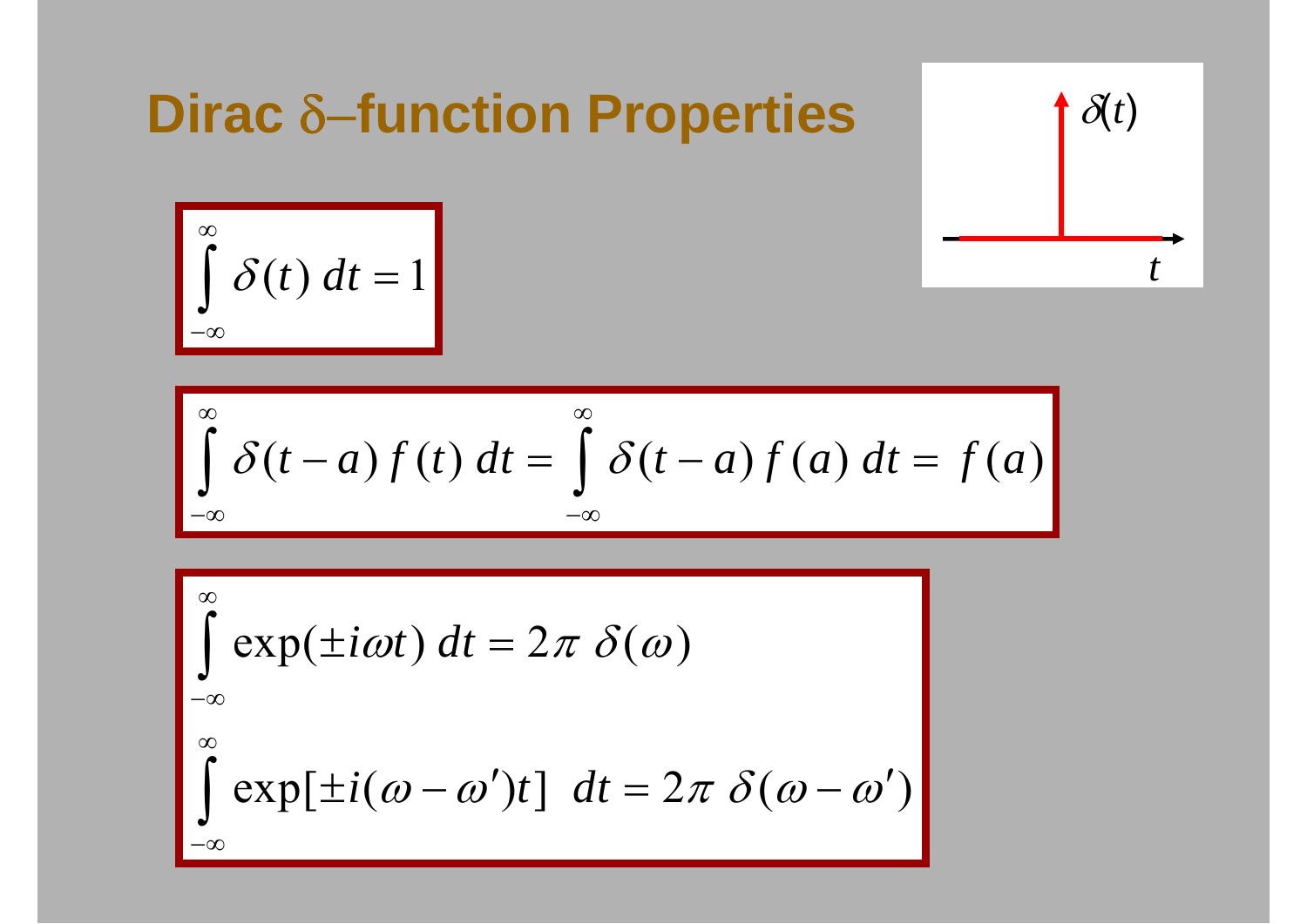#### **The Fourier Transform of** δ**(***t***) is 1.**

$$
\int_{-\infty}^{\infty} \delta(t) \exp(-i\omega t) dt = \exp(-i\omega[0]) = 1
$$



 $1 \exp(-i\omega t) dt = 2\pi \delta(\omega)$ ∞−∞And the Fourier Transform of 1 is  $2\pi\delta(\omega)$ :

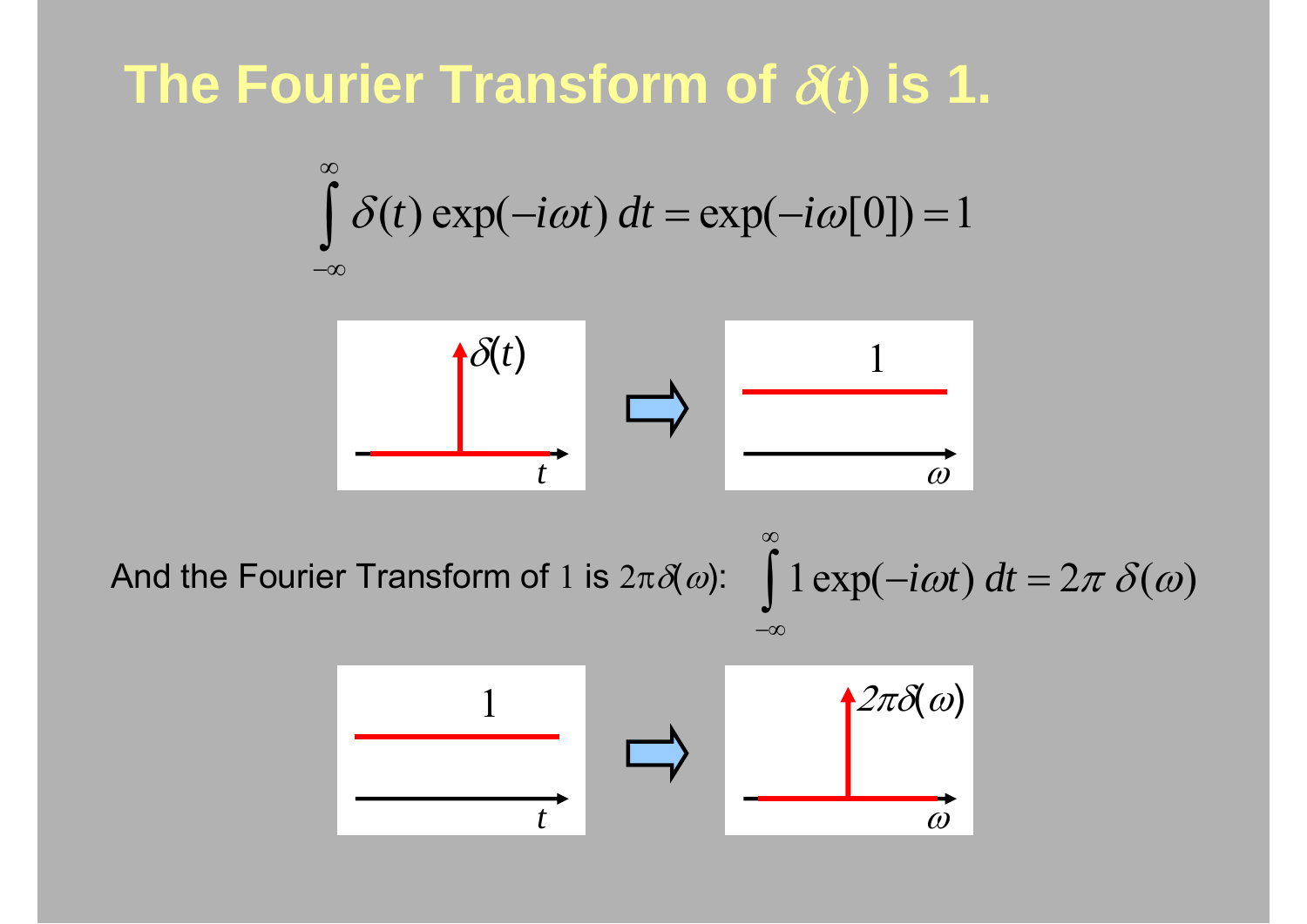The Fourier transform of  $\exp(i\omega_{_{\scriptscriptstyle{\theta}}}t)$ 

$$
\mathsf{F} \left\{ \exp(i\omega_0 t) \right\} = \int_{-\infty}^{\infty} \exp(i\omega_0 t) \exp(-i\omega t) dt
$$

$$
= \int_{-\infty}^{\infty} \exp(-i[\omega - \omega_0]t) dt = 2\pi \delta(\omega - \omega_0)
$$



The function  $\exp(i\omega_0 t)$  is the essential component of Fourier analysis. It is a pure frequency.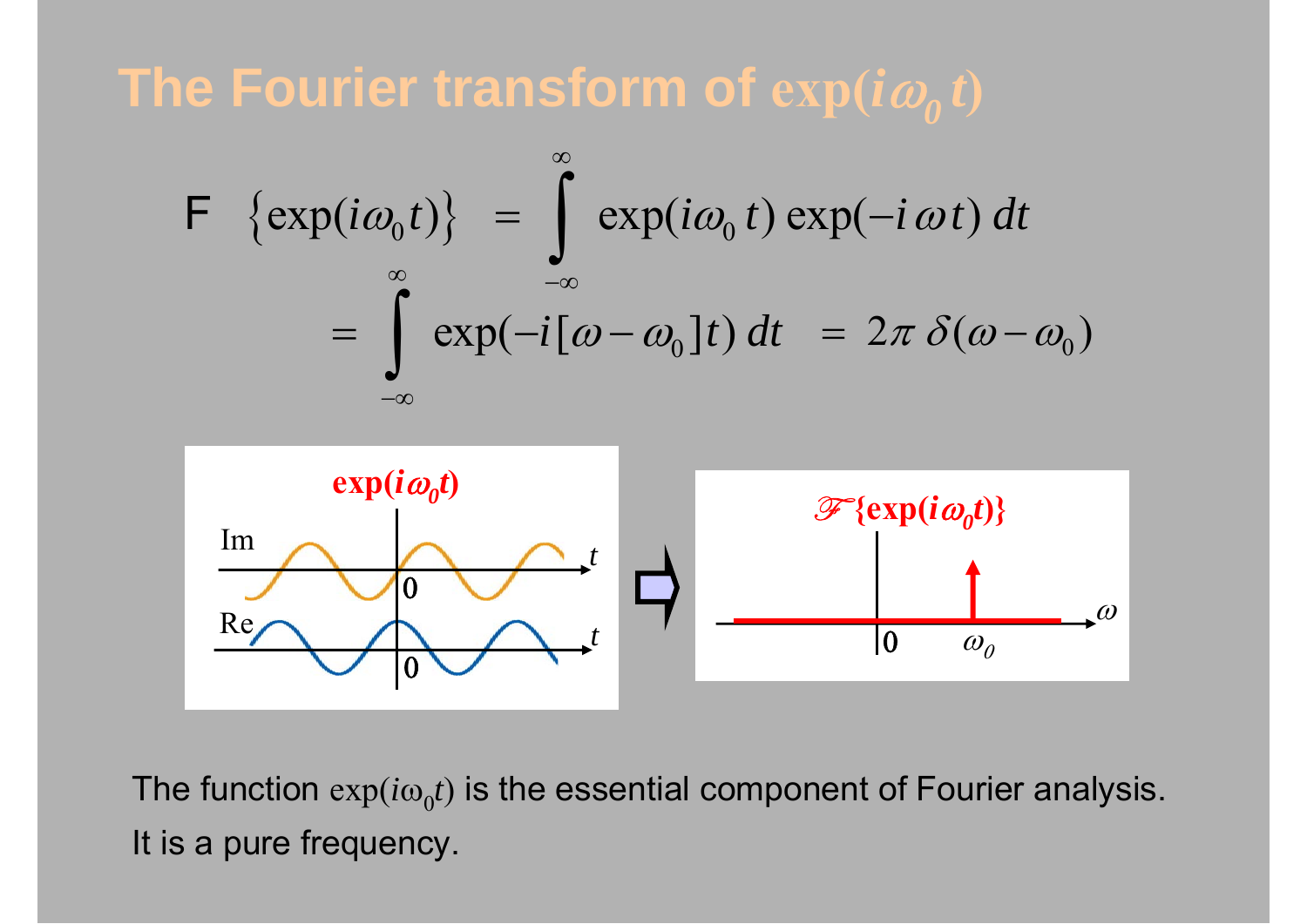# The Fourier transform of  $cos(\omega_{o}t)$

$$
\begin{aligned}\n\mathsf{F} \quad & \{\cos(\omega_0 t)\} \quad = \quad \int\limits_{-\infty}^{\infty} \cos(\omega_0 t) \exp(-i \, \omega t) \, dt \\
&= \quad \frac{1}{2} \int\limits_{-\infty}^{\infty} \left[ \exp(i \, \omega_0 \, t) + \exp(-i \, \omega_0 \, t) \right] \exp(-i \, \omega t) \, dt \\
&= \quad \frac{1}{2} \int\limits_{-\infty}^{\infty} \exp(-i\left[\omega - \omega_0\right] t) \, dt \quad + \quad \frac{1}{2} \int\limits_{-\infty}^{\infty} \exp(-i\left[\omega + \omega_0\right] t) \, dt\n\end{aligned}
$$

$$
= \pi \delta(\omega - \omega_0) + \pi \delta(\omega + \omega_0)
$$



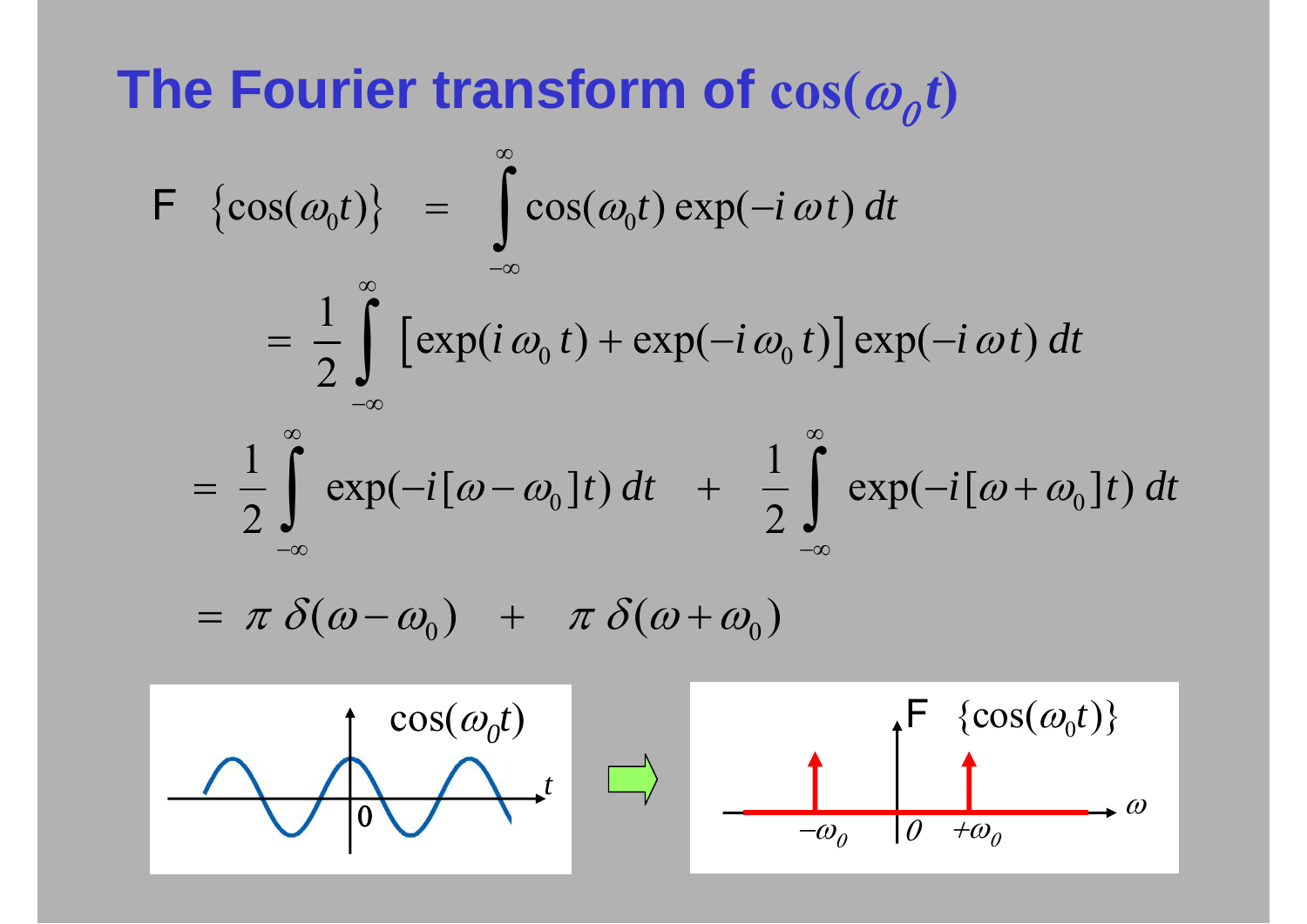# **The Modulation Theorem:** The Fourier Transform of  $E(t) \cos(\omega_{\theta} t)$

$$
F\left\{E(t)\cos(\omega_0 t)\right\} = \int_{-\infty}^{\infty} E(t)\cos(\omega_0 t) \exp(-i\omega t) dt
$$
  
\n
$$
= \frac{1}{2} \int_{-\infty}^{\infty} E(t) \left[\exp(i\omega_0 t) + \exp(-i\omega_0 t)\right] \exp(-i\omega t) dt
$$
  
\n
$$
= \frac{1}{2} \int_{-\infty}^{\infty} E(t) \exp(-i[\omega - \omega_0]t) dt + \frac{1}{2} \int_{-\infty}^{\infty} E(t) \exp(-i[\omega + \omega_0]t) dt
$$
  
\n
$$
F\left\{E(t) \cos(\omega_0 t)\right\} = \frac{1}{2} \tilde{E}(\omega - \omega_0) + \frac{1}{2} \tilde{E}(\omega + \omega_0)
$$
  
\nExample:  
\n
$$
E(t) \cos(\omega_0 t)
$$
  
\n
$$
F\left\{E(t) \cos(\omega_0 t)\right\}
$$
  
\n
$$
E(t) = \exp(-t^2)
$$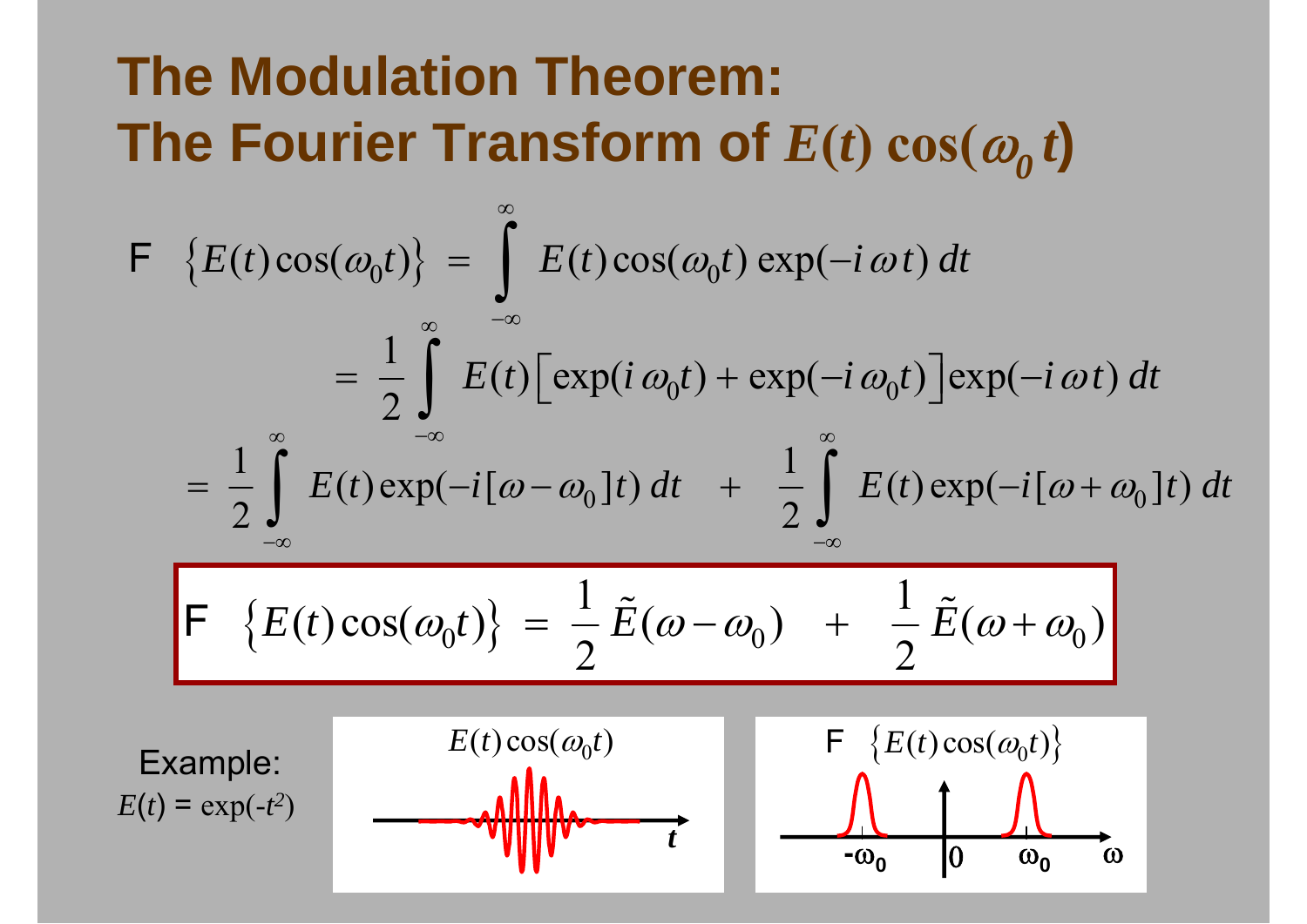#### **Scale Theorem**

The Fourier transform of a scaled function,  $f(at)$ :

$$
F \{f(at)\} = F(\omega/a) / |a|
$$

Proof:

$$
\mathsf{F} \quad \{f(at)\} = \int_{-\infty}^{\infty} f(at) \exp(-i\omega t) \, dt
$$

∞

Assuming *a > 0*, change variables: *u = at*

$$
\mathsf{F} \quad \{f(at)\} = \int_{-\infty}^{\infty} f(u) \exp(-i\omega[u/a]) \, du \ / \ a
$$
\n
$$
= \int_{-\infty}^{\infty} f(u) \exp(-i[\omega/a]u) \, du \ / \ a
$$
\n
$$
= F(\omega/a)/a
$$

If  $a < 0$ , the limits flip when we change variables, introducing a minus sign, hence the absolute value.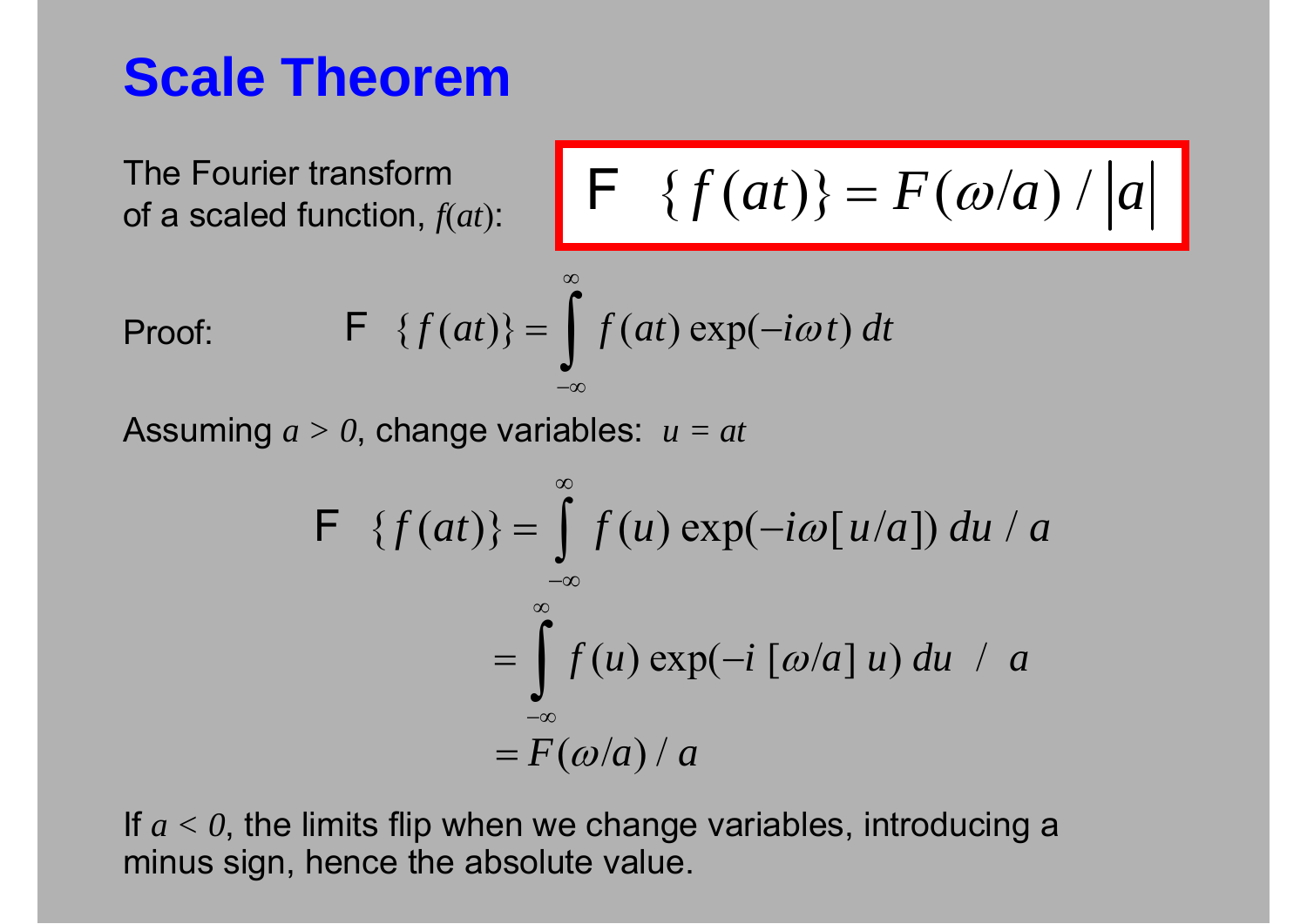**The Scale Theorem in action**





**The shorter the pulse, the broader the spectrum!**

Mediumlength pulse





This is the essence of the Uncertainty Principle!



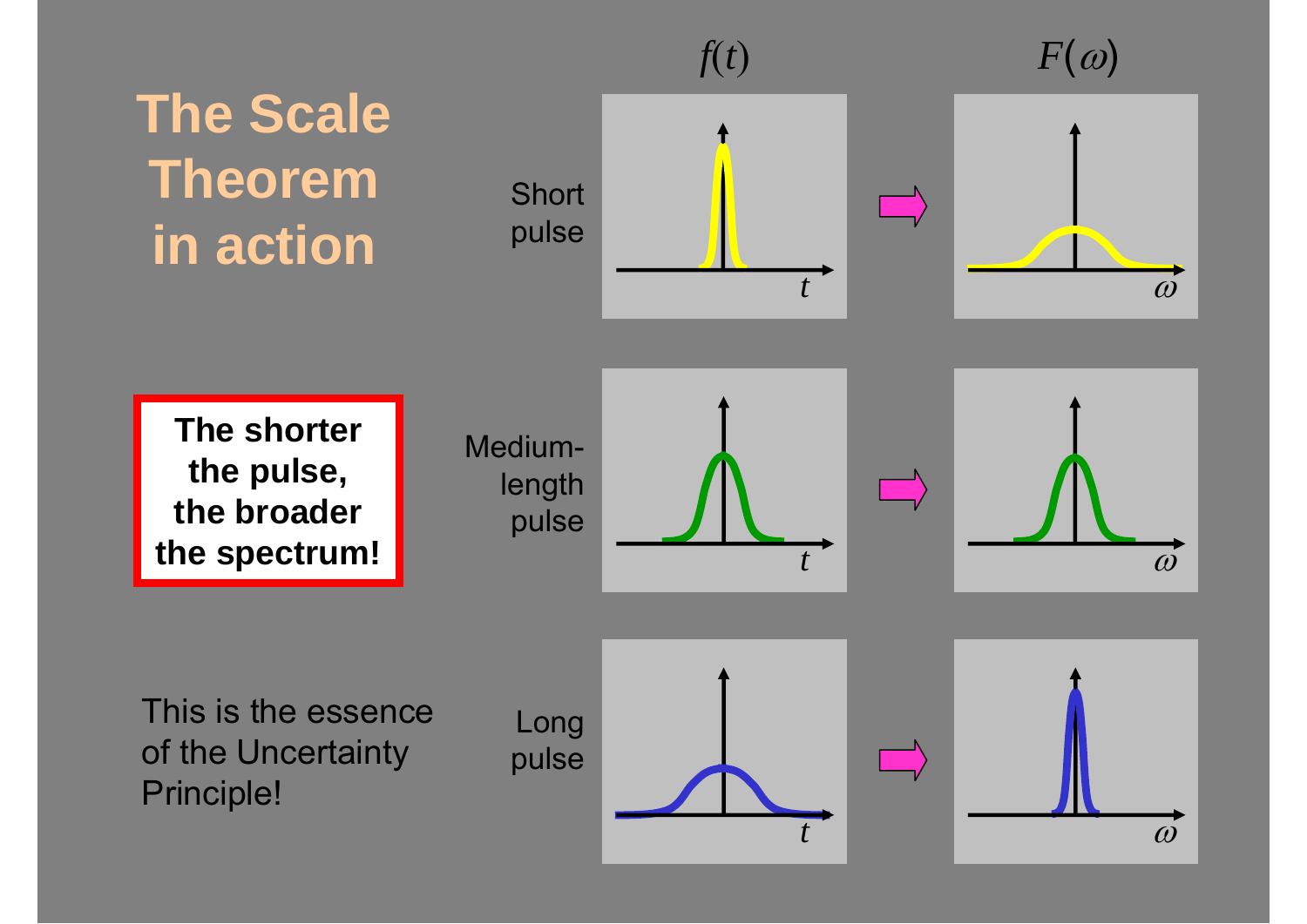**The Fourier Transform of a sum of two functions**

$$
\mathsf{F} \ \{af(t) + bg(t)\} =
$$
\n
$$
a\mathsf{F} \ \{f(t)\} + b\mathsf{F} \ \{g(t)\}
$$

Also, constants factor out.

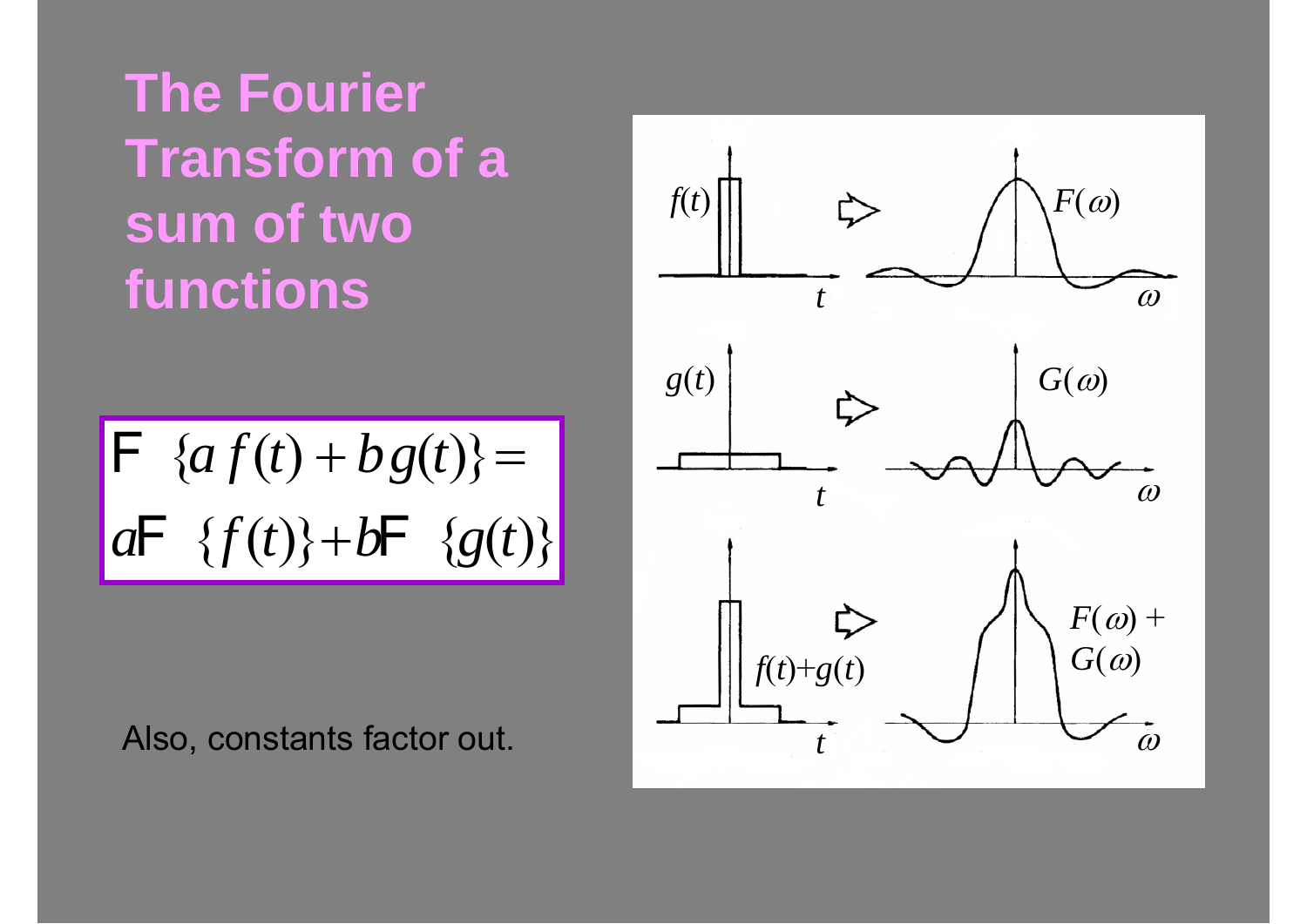#### **Shift Theorem**

 $f(t-a)$ : The Fourier transform of a shifted function,  $f(t-$ 

$$
F \left\{ f(t-a) \right\} = \exp(-i\omega a) F(\omega)
$$

Proof :

$$
\mathsf{F} \quad \left\{f\left(t-a\right)\right\} = \int\limits_{-\infty}^{\infty} f\left(t-a\right) \exp\left(-i\omega t\right) dt
$$

Change variables :  $u = t - a$ 

$$
\int_{-\infty}^{\infty} f(u) \exp(-i\omega[u+a]) du
$$
  
=  $\exp(-i\omega a) \int_{-\infty}^{\infty} f(u) \exp(-i\omega u) du$   
=  $\exp(-i\omega a) F(\omega)$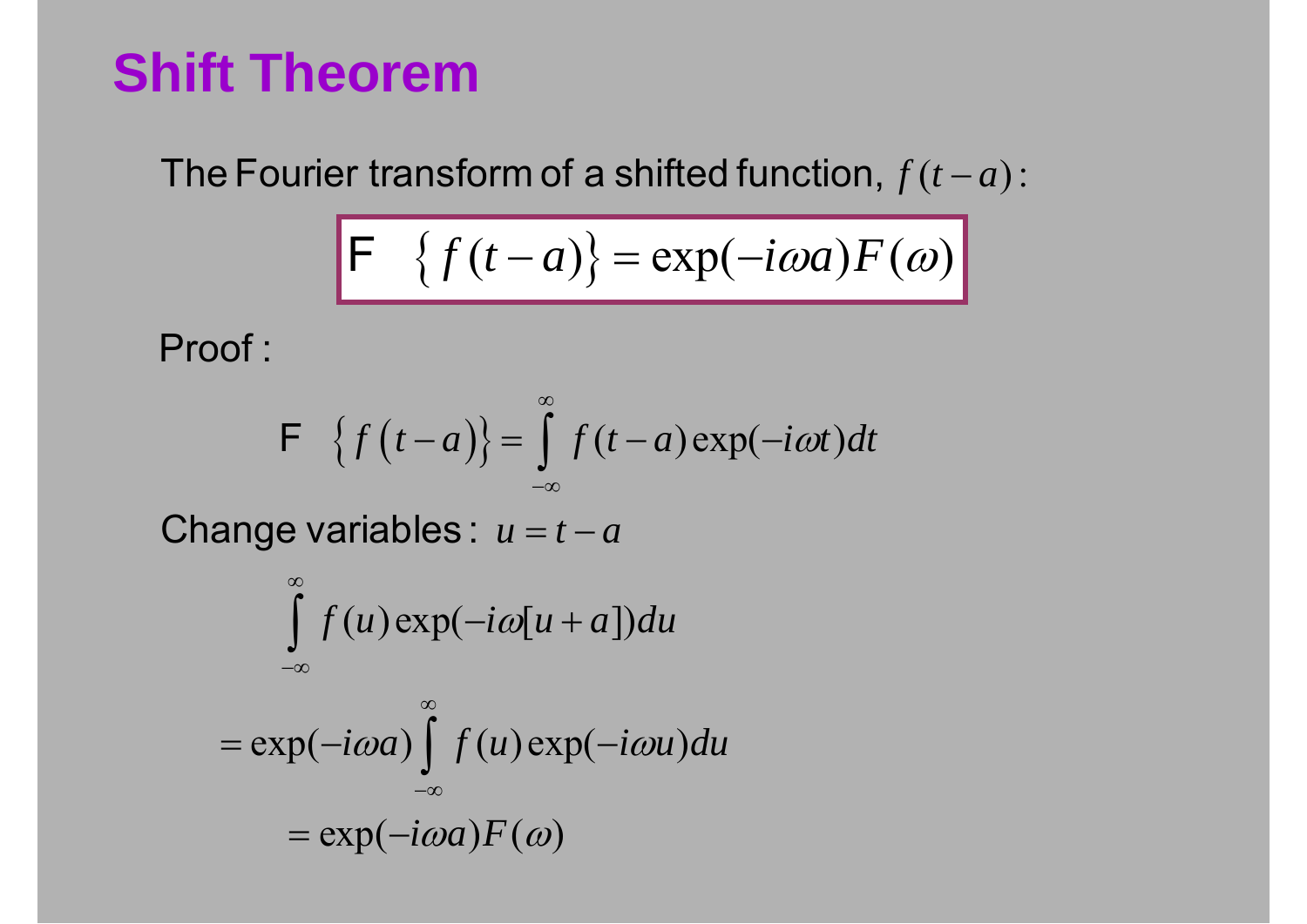# **Fourier Transform with respect to space**

If *f*(*<sup>x</sup>* ) is a function of position,

$$
F(k) = \int_{-\infty}^{\infty} f(x) \exp(-ikx) dx
$$

$$
\mathscr{F}\{f(x)\} = F(k)
$$



*k*

We refer to *k* as the **spatial frequency**.

Everything we've said about Fourier transforms between the  $t$  and  $\varpi$ domains also applies to the *x* and *k* domains.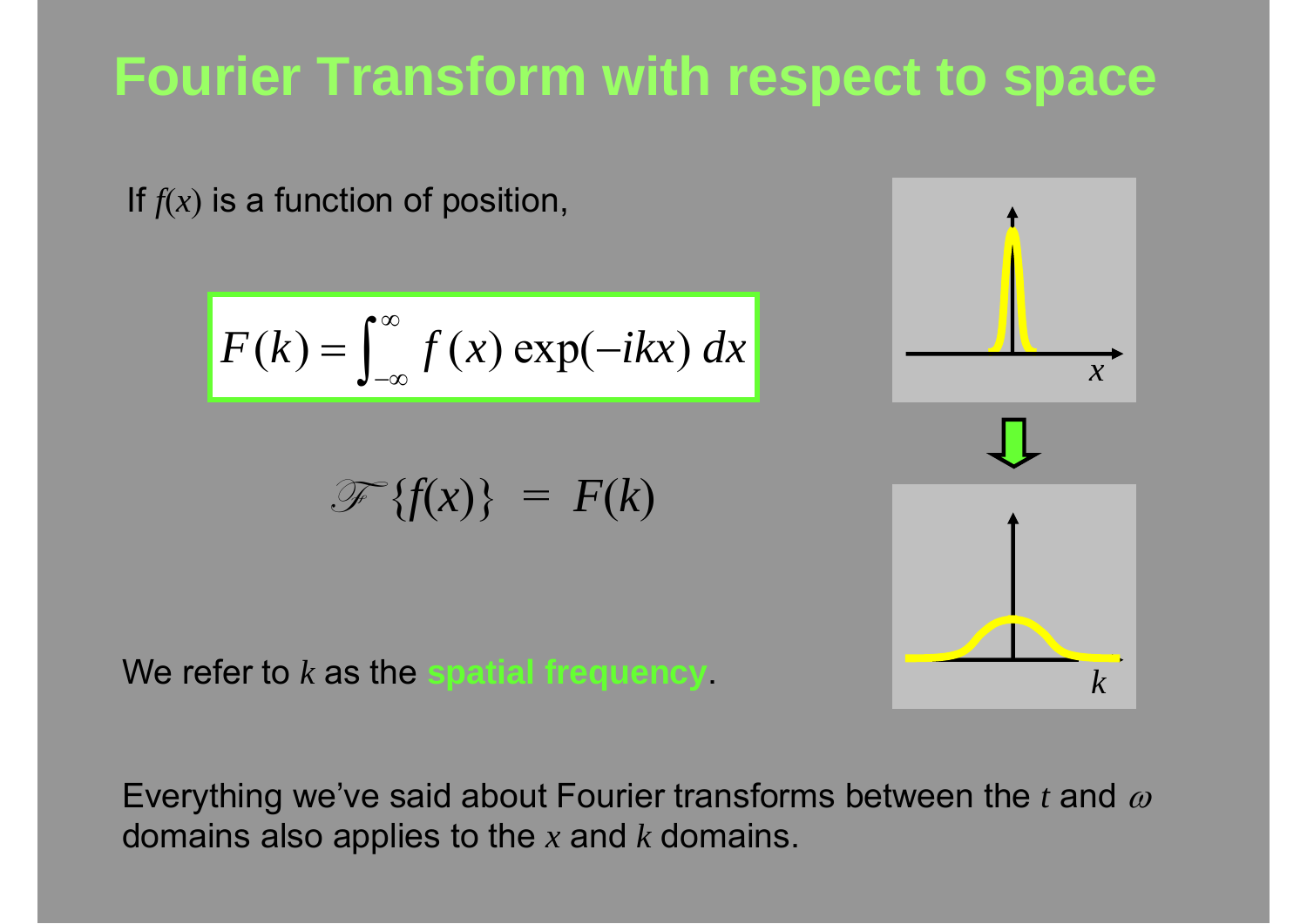#### **The 2D Fourier Transform**

$$
\mathcal{F}^{(2)}\{f(x,y)\} = F(k_x, k_y)
$$

$$
= \iiint f(x,y) \exp[-i(k_x x + k_y y)] dx dy
$$

$$
\text{If } f(x, y) = f_x(x) f_y(y),
$$

then the 2D FT splits into two 1D FT's.

But this doesn't always happen.

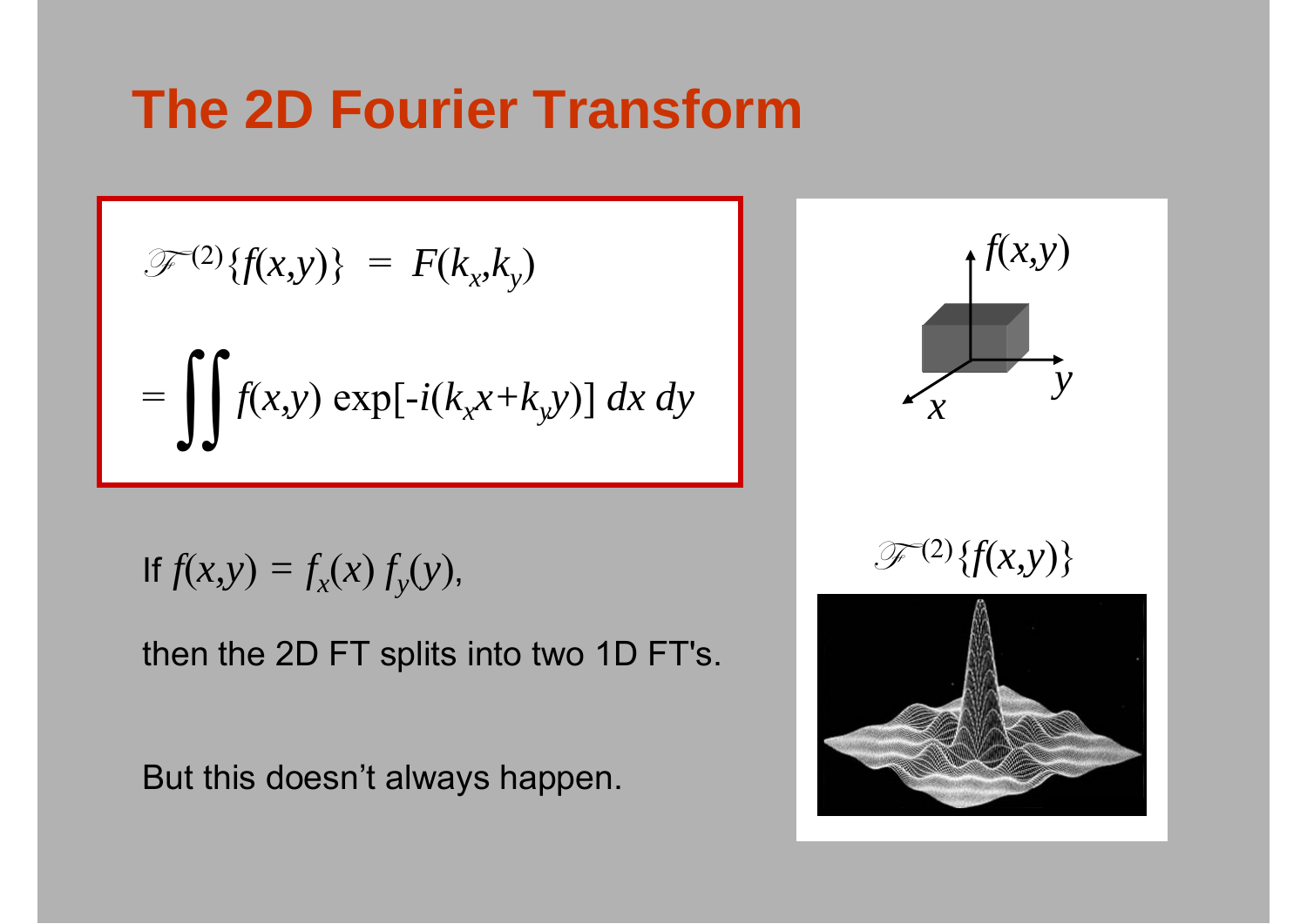#### **The Pulse Width**



There are many definitions of the "width" or "length" of a wave or pulse.

The **effective width** is the width of a rectangle whose *height* and *area* are the same as those of the pulse.

Effective width ≡ Area / height:

$$
\Delta t_{\text{eff}} \equiv \frac{1}{f(0)} \int_{-\infty}^{\infty} \left| f(t) \right| dt
$$

(Abs value is unnecessary for intensity.)



Advantage: It's easy to understand. Disadvantages: The Abs value is inconvenient. We must integrate to  $\pm$   $\infty.$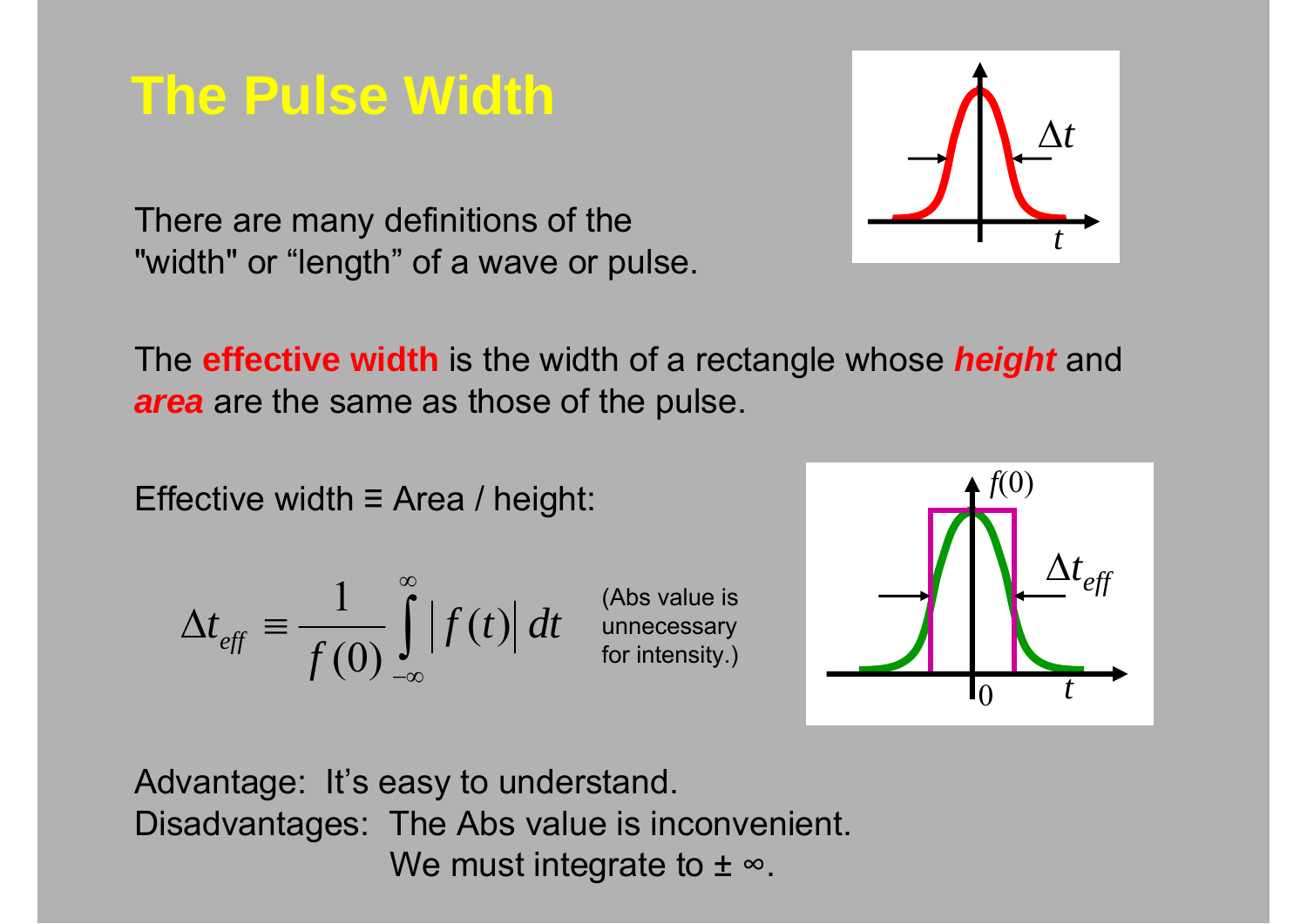# **The rms pulse width**

The **root-mean-squared width** or **rms width**:

$$
\Delta t_{rms} \equiv \left[ \frac{\int_{-\infty}^{\infty} t^2 f(t) dt}{\int_{-\infty}^{\infty} f(t) dt} \right]^{1/2}
$$

The rms width is the "second-order moment."

Advantages: Integrals are often easy to do analytically. Disadvantages: It weights wings even more heavily, so it's difficult to use for experiments, which can't scan to  $\pm \infty$   $\,$  )

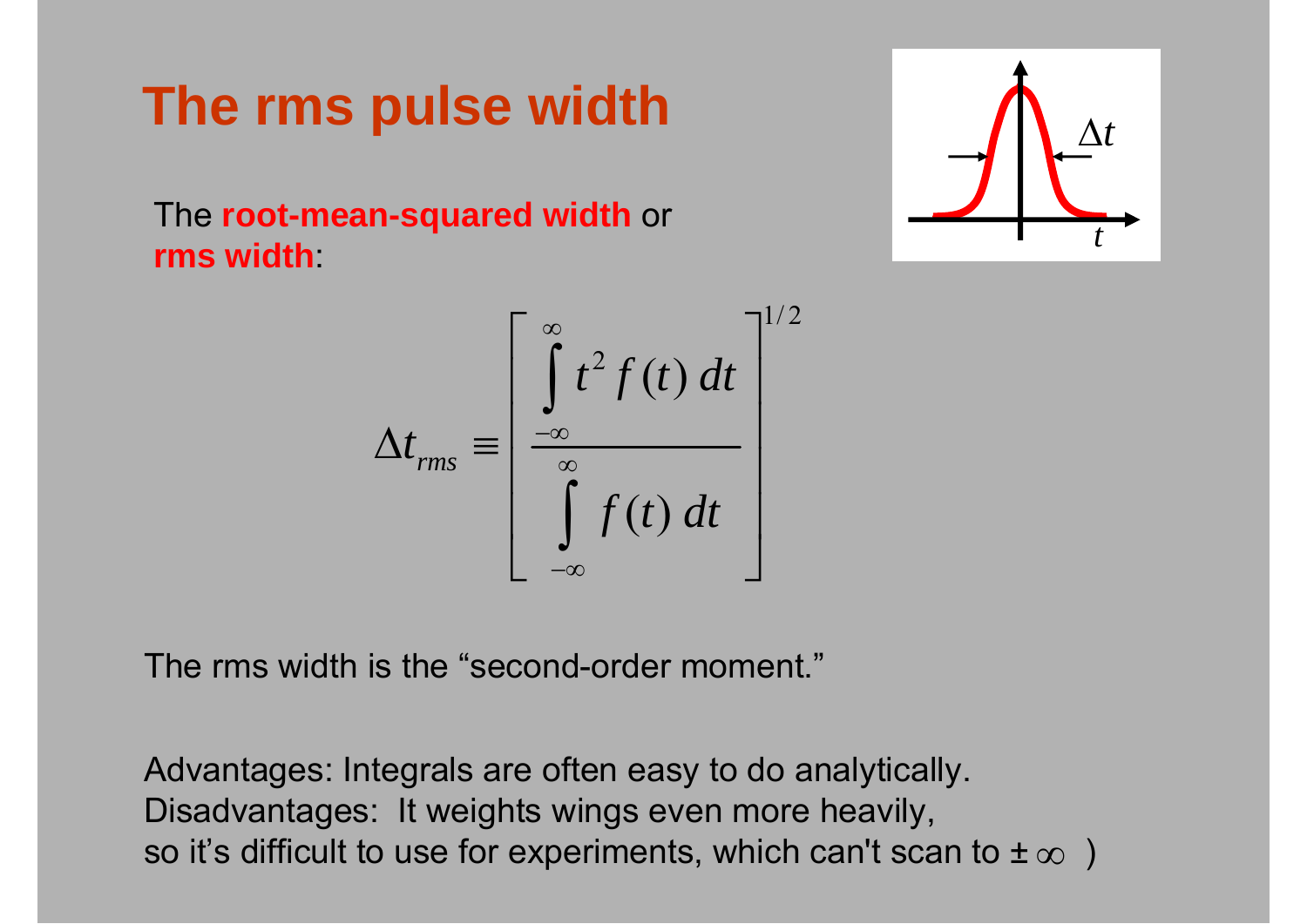# **The Full-Width-Half-Maximum**

**Full-width-half-maximum**is the distance between the half-maximum points.



Advantages: Experimentally easy. Disadvantages: It ignores satellite pulses with heights < 49.99% of the peak!



Also: we can define these widths in terms of  $f(t)$  or of its intensity,  $|f(t)|^2$ . **Define** *spectral* **widths (** $\Delta \omega$ **) similarly in the frequency domain (** $t \rightarrow \omega$ **).**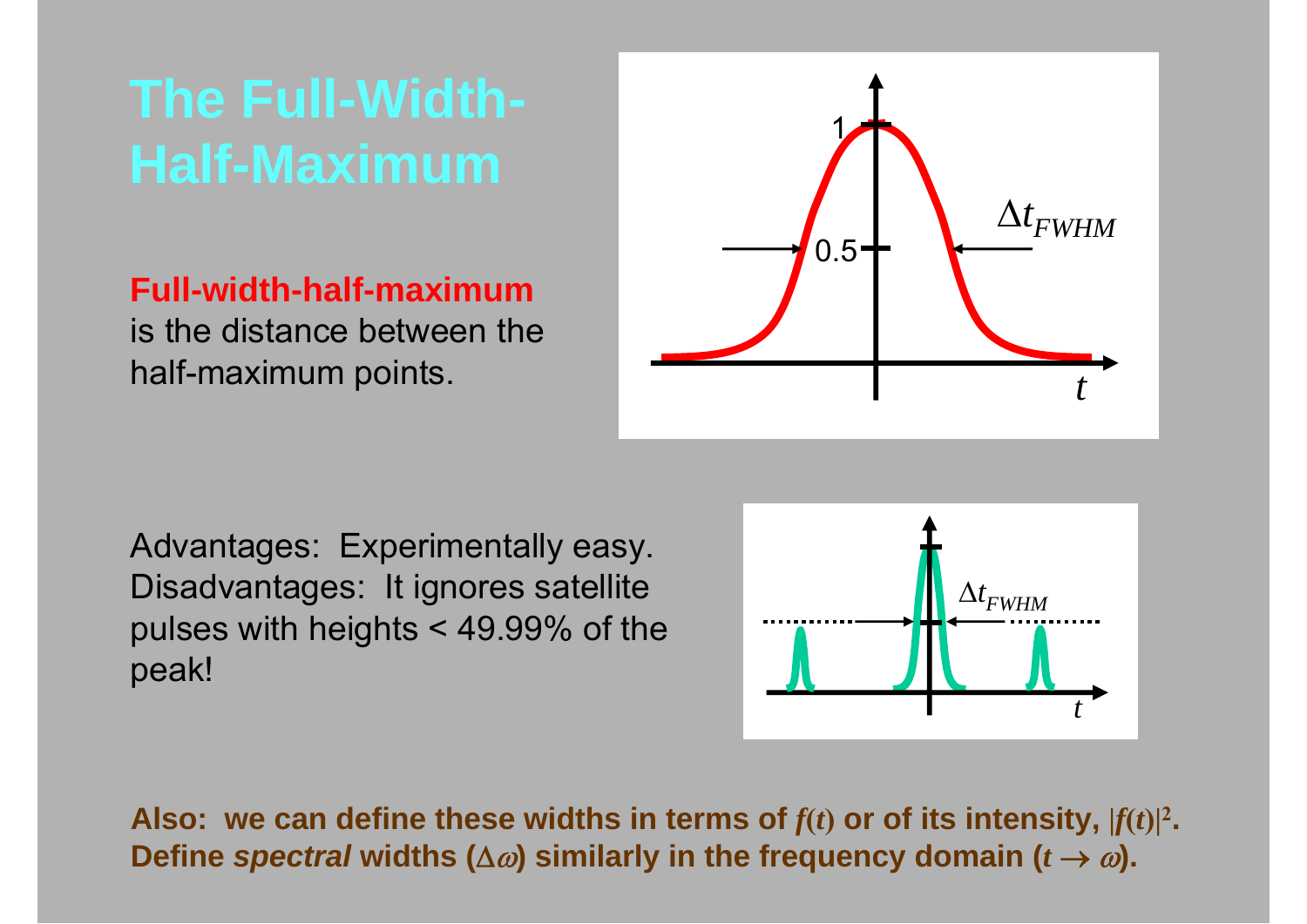# **The Uncertainty Principle**

The Uncertainty Principle says that the product of a function's widths in the time domain ( $\Delta t$ ) and the frequency domain ( $\Delta \varpi$ ) has a minimum.

 $\frac{1}{f(0)} \int_{-\infty}^{\infty} f(t) dt = \frac{1}{f(0)} \int_{-\infty}^{\infty} f(t) \exp(-i[0]t) dt = \frac{F(0)}{f(0)}$  $\Delta t \ge \frac{1}{f(0)} \int_{-\infty}^{\infty} f(t) dt = \frac{1}{f(0)} \int_{-\infty}^{\infty} f(t) \exp(-i[0]t) dt = \frac{F}{f}$ Define the widths assuming  $f\!(t)$  and  $F(\omega)$  peak at  $0$ :  $\Delta t = \frac{1}{f(0)} \int_{-\infty}^{\infty} |f(t)| dt$   $\Delta \omega = \frac{1}{F(0)} \int_{-\infty}^{\infty} |F(\omega)| d\omega$  $F(\omega) d\omega = \frac{1}{\pi} \int_{0}^{\infty} F(\omega) \exp(i\omega[0]) d\omega = \frac{2\pi f}{\pi}$  $\pi$  $\omega \geq$  -  $\rightarrow$   $\mid$   $F(\omega) d\omega =$   $\rightarrow$   $\mid$   $F(\omega)$  explicition  $\cup$   $\mid$   $d\omega$ ∞ ∞  $\Delta\omega \geq \frac{1}{F(\omega)} \int F(\omega) d\omega = \frac{1}{F(\omega)} \int F(\omega) \exp(i\omega[0]) d\omega =$ 

$$
\Delta \omega \geq \frac{1}{F(0)} \int_{-\infty}^{\infty} F(\omega) d\omega = \frac{1}{F(0)} \int_{-\infty}^{\infty} F(\omega) \exp(i\omega[0]) d\omega = \frac{2\pi f(0)}{F(0)}
$$

or:

Combining results:

$$
\Delta \omega \, \Delta t \geq 2\pi \frac{f(0) F(0)}{F(0) f(0)}
$$

(Different definitions of the widths and the Fourier Transform yield different constants.)

$$
\text{r:} \quad \boxed{\Delta \omega \ \Delta t \geq 2\pi} \quad \boxed{\Delta v \Delta t \geq 1}
$$